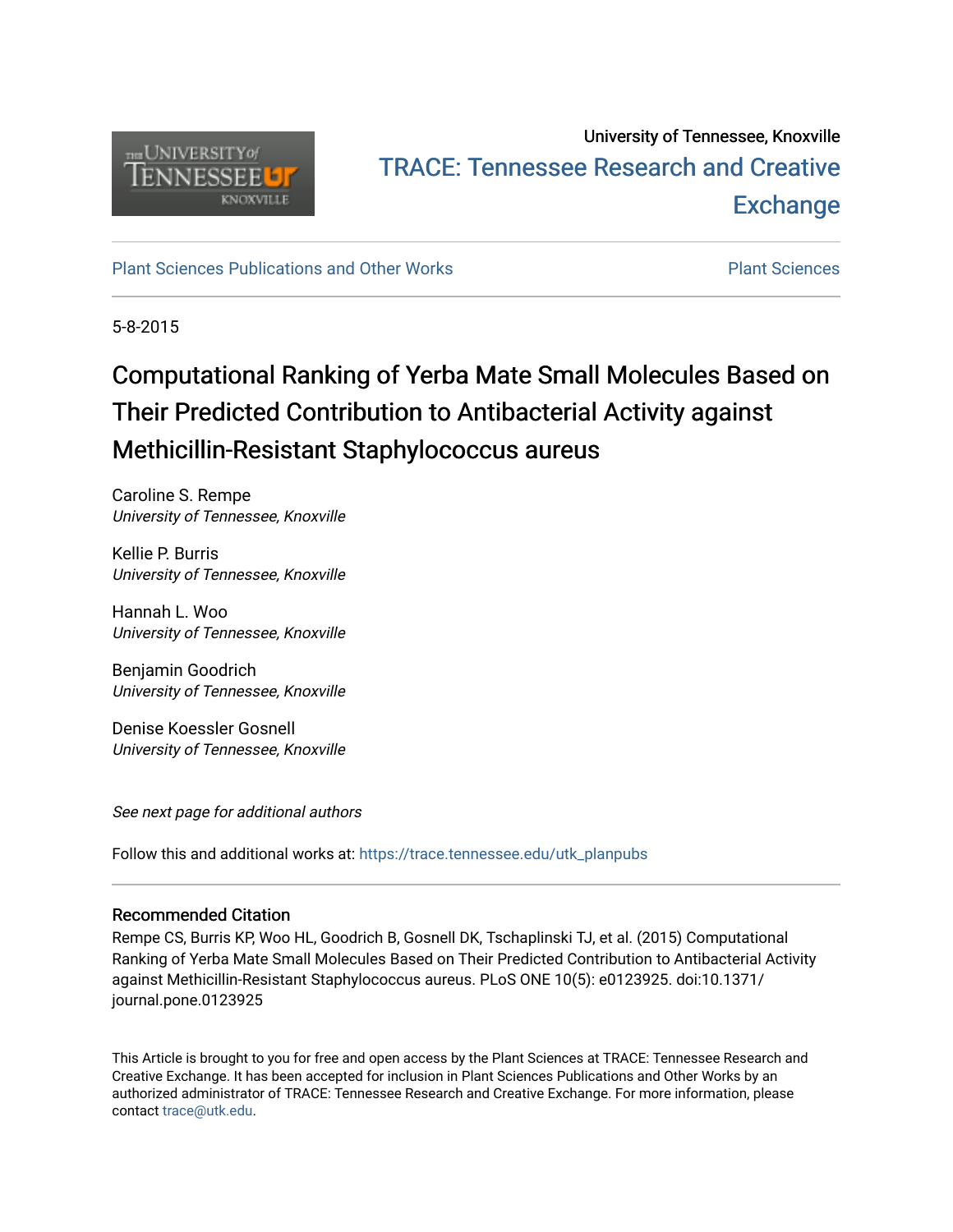## Authors

Caroline S. Rempe, Kellie P. Burris, Hannah L. Woo, Benjamin Goodrich, Denise Koessler Gosnell, Timothy J. Tschaplinski, and Neal Stewart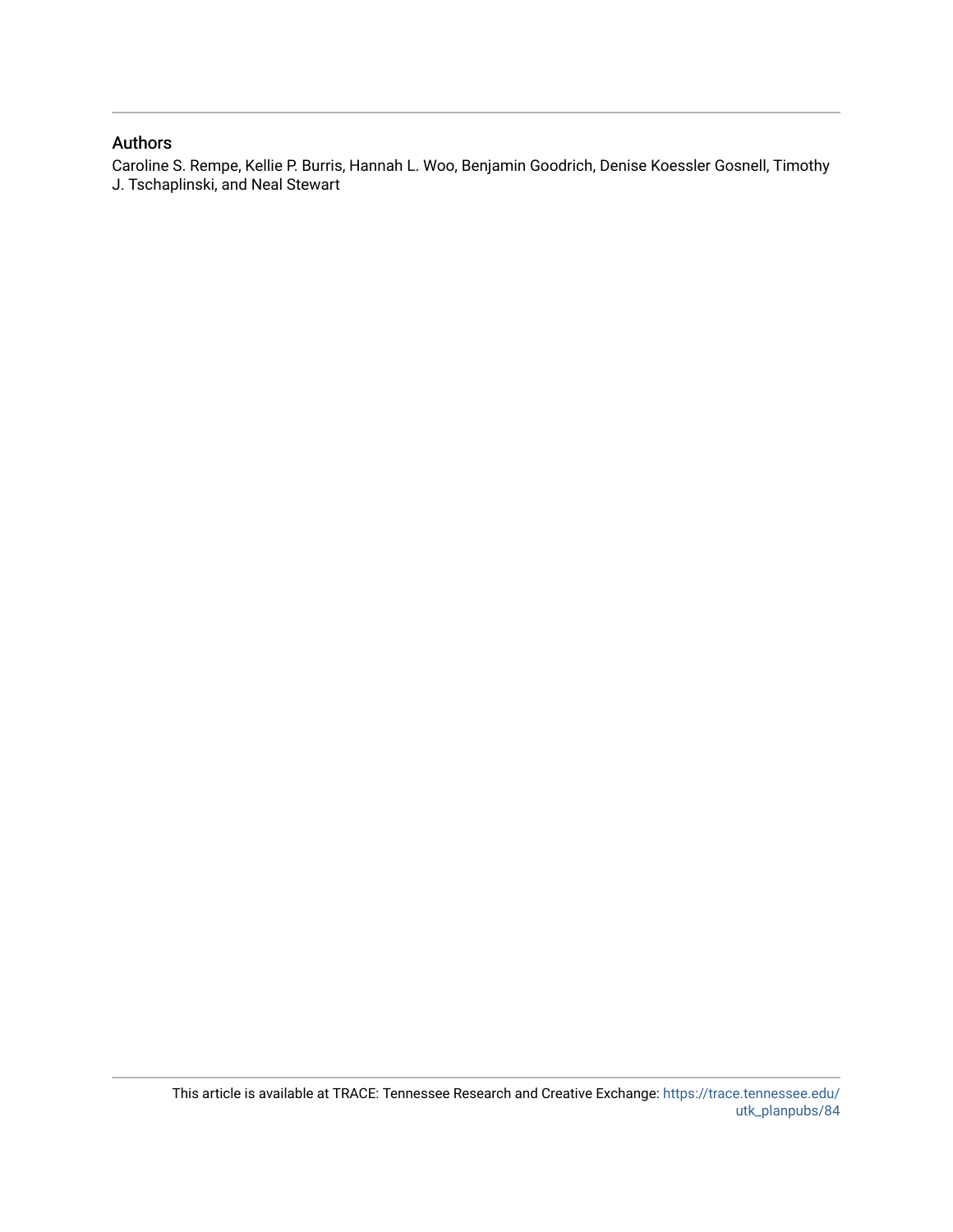

# **O** OPEN ACCESS

Citation: Rempe CS, Burris KP, Woo HL, Goodrich B, Gosnell DK, Tschaplinski TJ, et al. (2015) Computational Ranking of Yerba Mate Small Molecules Based on Their Predicted Contribution to Antibacterial Activity against Methicillin-Resistant Staphylococcus aureus. PLoS ONE 10(5): e0123925. doi:10.1371/journal.pone.0123925

Academic Editor: Raymond Schuch, ContraFect Corporation, UNITED STATES

Received: December 11, 2014

Accepted: March 9, 2015

Published: May 8, 2015

Copyright: © 2015 Rempe et al. This is an open access article distributed under the terms of the [Creative Commons Attribution License,](http://creativecommons.org/licenses/by/4.0/) which permits unrestricted use, distribution, and reproduction in any medium, provided the original author and source are credited.

Data Availability Statement: We have deposited our data with the MetaboLights Database, repository ID MTBLS170. It is accessible at [http://www.ebi.ac.uk/](http://www.ebi.ac.uk/metabolights/MTBLS170) [metabolights/MTBLS170](http://www.ebi.ac.uk/metabolights/MTBLS170).

Funding: This research was supported by an internal research grant through the NSF-IGERT program SCALE-IT, the Ivan Racheff Chair of Excellence endowment, and the Tennessee Agricultural Experiment Station. TJT was supported by the Genomic Science Program (project 'Plant-Microbe Interactions'), U.S. Department of Energy, Office of

RESEARCH ARTICLE

# Computational Ranking of Yerba Mate Small Molecules Based on Their Predicted Contribution to Antibacterial Activity against Methicillin-Resistant Staphylococcus aureus

Caroline S. Rempe<sup>1,2©</sup>, Kellie P. Burris<sup>2©</sup>, Hannah L. Woo<sup>3</sup>, Benjamin Goodrich<sup>4</sup>, Denise Koessler Gosnell<sup>4</sup>, Timothy J. Tschaplinski<sup>1,5</sup>, C. Neal Stewart, Jr.<sup>1,2\*</sup>

1 UT-ORNL Graduate School of Genome Science and Technology, University of Tennessee, Knoxville, TN, 37996, United States of America, 2 Department of Plant Sciences, University of Tennessee, Knoxville, TN, 37996, United States of America, 3 Department of Civil and Environmental Engineering, University of Tennessee, Knoxville, TN, 37996, United States of America, 4 Department of Electrical Engineering and Computer Science, University of Tennessee Knoxville, TN, 37996, United States of America, 5 Oak Ridge National Laboratory, Oak Ridge, TN, 37831, United States of America

☯ These authors contributed equally to this work. \* nealstewart@utk.edu

# Abstract

The aqueous extract of yerba mate, a South American tea beverage made from llex paraguariensis leaves, has demonstrated bactericidal and inhibitory activity against bacterial pathogens, including methicillin-resistant Staphylococcus aureus (MRSA). The gas chromatography-mass spectrometry (GC-MS) analysis of two unique fractions of yerba mate aqueous extract revealed 8 identifiable small molecules in those fractions with antimicrobial activity. For a more comprehensive analysis, a data analysis pipeline was assembled to prioritize compounds for antimicrobial testing against both MRSA and methicillin-sensitive S. aureus using forty-two unique fractions of the tea extract that were generated in duplicate, assayed for activity, and analyzed with GC-MS. As validation of our automated analysis, we checked our predicted active compounds for activity in literature references and used authentic standards to test for antimicrobial activity. 3,4-dihydroxybenzaldehyde showed the most antibacterial activity against MRSA at low concentrations in our bioassays. In addition, quinic acid and quercetin were identified using random forests analysis and 5-hydroxy pipecolic acid was identified using linear discriminant analysis. We also generated a ranked list of unidentified compounds that may contribute to the antimicrobial activity of yerba mate against MRSA. Here we utilized GC-MS data to implement an automated analysis that resulted in a ranked list of compounds that likely contribute to the antimicrobial activity of aqueous yerba mate extract against MRSA.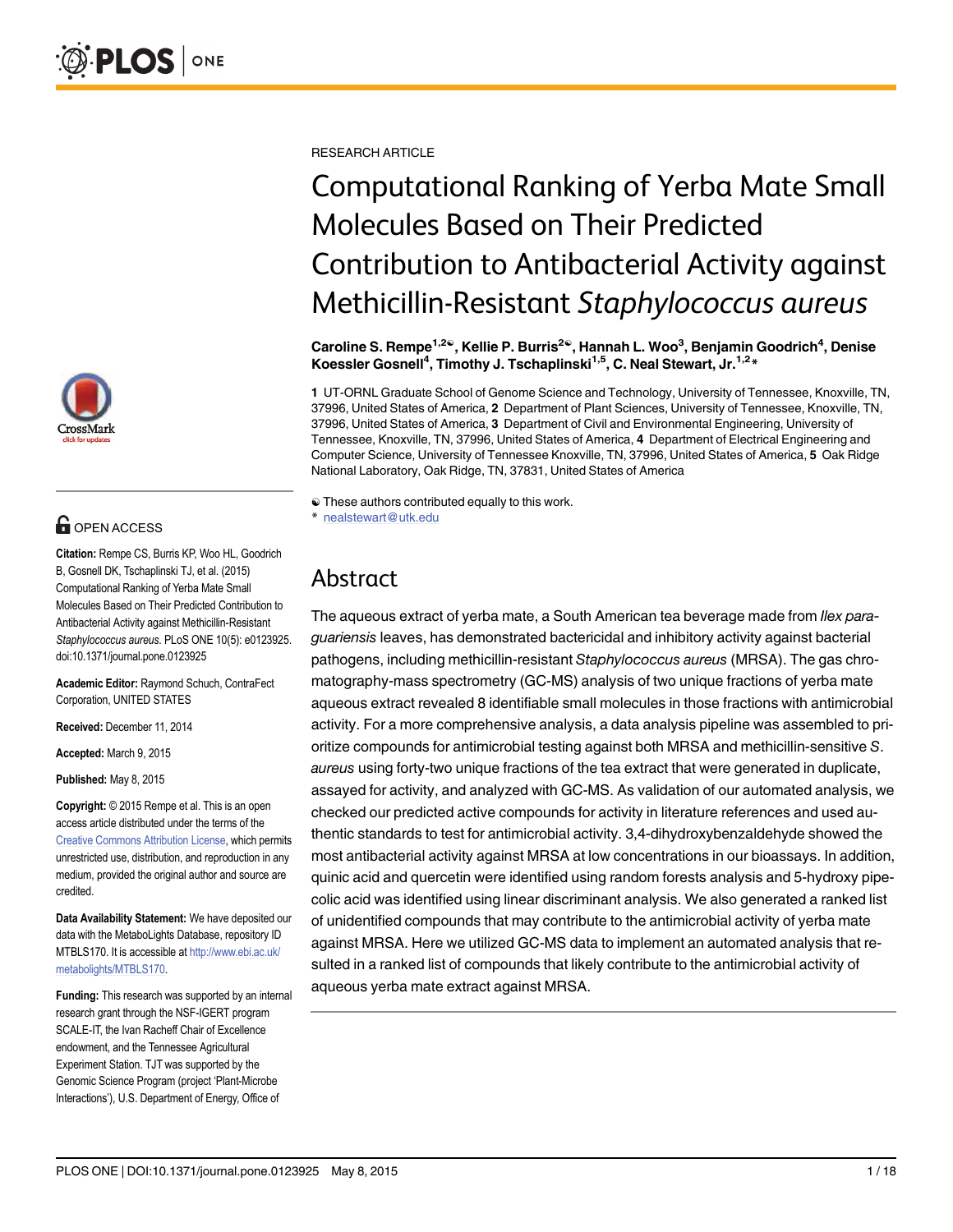<span id="page-3-0"></span>

Science, Biological and Environmental Research under the contract DE-AC05-00OR22725. The funders had no role in study design, data collection and analysis, decision to publish, or preparation of the manuscript.

Competing Interests: The authors have declared that no competing interests exist.

## Introduction

Antibiotic resistance is a significant problem for human and animal health since the development and production of novel antimicrobials has lagged behind the evolution of bacteria for multi-drug resistance. Methicillin-resistant Staphylococcus aureus (MRSA) is a pathogenic biotype of global concern because of its resistance to multiple antibiotics [\[1](#page-18-0)]. Bioactive plant compounds are a potential source for novel antimicrobial formulations; however, the isolation and identification of a novel antimicrobial component among hundreds of compounds can be costly and time-consuming. Therefore, a prioritization of compounds based on bioactivity is a useful first step of an efficient antimicrobial discovery process.

Recent reports have shown that an aqueous extract of yerba mate tea, from the plant Ilex *paraguariensis*, is bactericidal and inhibitory to the growth of bacterial pathogens  $[2,3]$  $[2,3]$ , including MRSA [\[4\]](#page-18-0) and could contain one or more novel antimicrobial compounds. Although many compound classes could contribute to antimicrobial activity, this study focused on compounds, like phenolics, that are readily detected with gas chromatography-mass spectrometry (GC-MS) when derivitized with trimethylsilyl (TMS) groups. Small phenolic molecules are known to be prevalent in yerba mate [[5\]](#page-18-0) and have antimicrobial activity against many pathogens, including MRSA (reviewed in  $[6, 7]$  $[6, 7]$  $[6, 7]$  $[6, 7]$ ), and so serve as a reasonable initial focus in the search for yerba mate antimicrobial constituents. Phenolics previously observed in extracts of yerba mate tea include caffeic acid, caffeoylquinates, caffeoylshikimates, dicaffeoylquinates, feruloylquinates, kaempferol, quercetin, and rutin, which have been observed to have beneficial properties ranging from antioxidant to antitumor activities (reviewed in [\[5](#page-18-0)]). Recently, MRSA-antimicrobial activity of yerba mate was characterized  $[4, 8]$  $[4, 8]$  $[4, 8]$  $[4, 8]$ . In addition, Martin et al. 2013 [\[8\]](#page-18-0) identified chlorogenic acid and caffeic acid in the yerba mate extracts to be active against bacterial food pathogens, however, these compounds were not tested against MRSA.

The purpose of our study was to isolate and identify the compounds contributing to yerba mate's antimicrobial activity against MRSA. This study expanded on previous assessments by both identifying compounds with antimicrobial activity against MRSA using a unique assembly of existing methods and testing authentic standards.

# Materials and Methods

### Yerba Mate Extractions

Dried leaves of a single commercial brand of yerba mate tea (Taragui; Argentina; 100% leaves; I. paraguariensis) were purchased from a local international supermarket. Extracts were obtained using previous methods [\[3\]](#page-18-0) with modifications. Commercial tea leaves were finely ground to a particle size of less than 300 μm using a commercial food blender (Oster, Boca Raton, Fla., USA). Sterile deionized water was added to ground leaves at a ratio of 3.6 ml to 1 g ground tissue, was allowed to stand for 2 h at 4°C with occasional mixing to maximize extraction and was subsequently centrifuged at  $5000 \times$  g for 30 min. Aqueous extracts were then subjected to dialysis at 4°C against deionized water for 36 h using a 3500 MWCO SnakeSkin pleated dialysis tubing (ThermoFisher Scientific, Rockford, Ill., USA). Dialyzed extracts were then centrifuged at 5000  $\times$  g for 30 min to remove large insoluble particles and frozen at -80 $^{\circ}$ C. Frozen extracts were lyophilized using Labconco FreeZone 12 L Freeze Dry System (Labconco, Kansas City, Missouri, USA) to concentrate them. Lyophilized extracts were stored at room temperature in a sealed container until testing.

The lyophilized aqueous extract was subsequently extracted with 10%, 20%, 30%, 40%, 50%, 60%, 70%, 80%, and 90% solvent (methanol or acetonitrile). Following solvent extraction, samples were centrifuged at 13,000  $\times$  g for 30 min which separated them into two fractions: the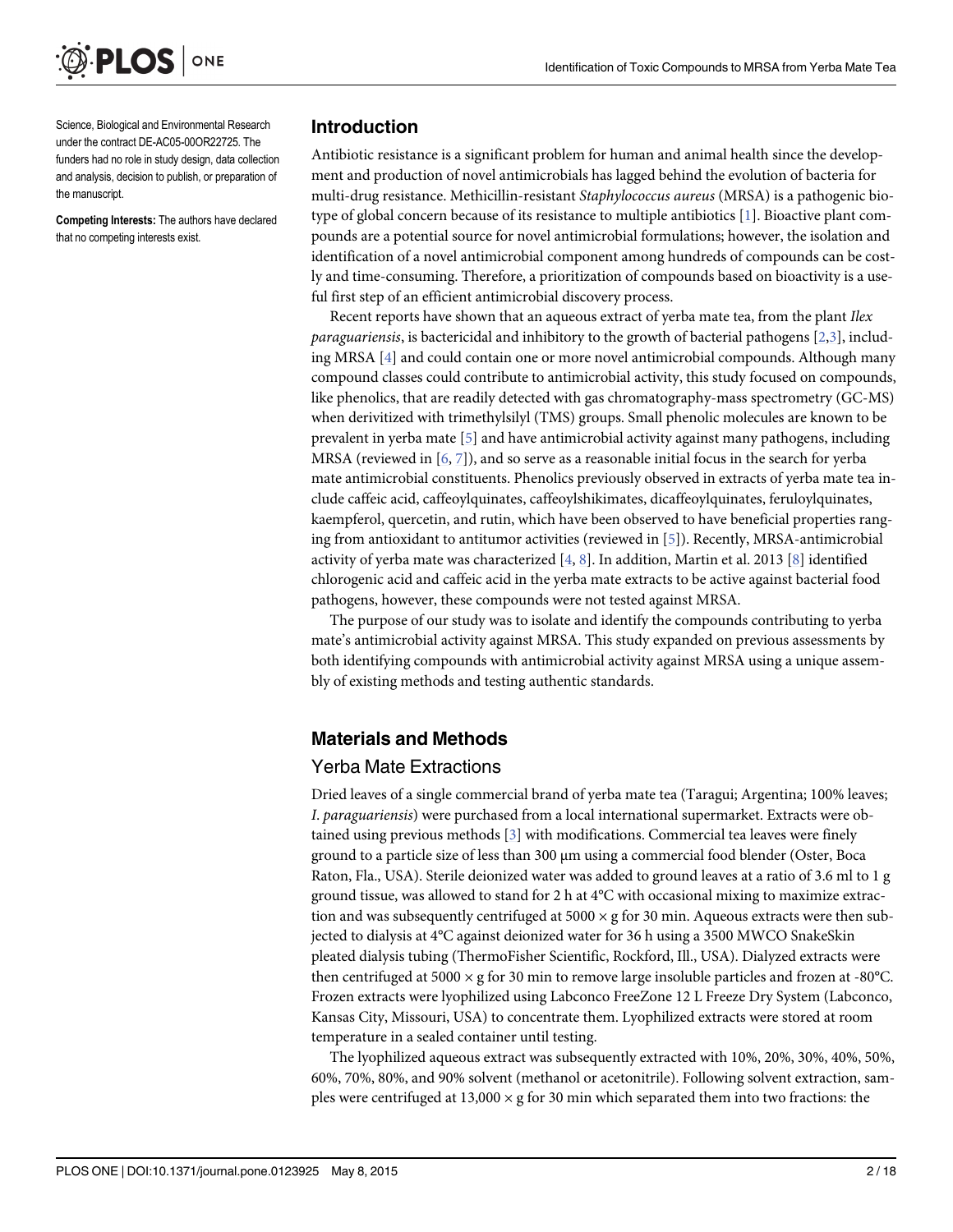pellet (not soluble in solvent concentration) and the supernatant (soluble in solvent concentration). Fractions were subsequently dried using a SpeedVac Concentrator (Savant Industries, Inc., Farmingdale, N.Y., USA). Lyophilized solvent-extracts were weighed, resuspended in sterile water to a concentration of 40 mg/ml and stored at -20°C until testing. The GC-MS chromatograms of one initial active and one inactive methanol extract were used to select compounds found in the active extract but absent in the inactive extract, and likely to contribute to antibacterial activity (sugars were not selected).

# Antimicrobial Susceptibility Tests

MRSA strains ATCC 33591 and ATCC 33593 were purchased from American Type Culture Collection (ATCC; Manassas, Va., USA). Methicillin-sensitive Staphylococcus aureus (SA) strains ATCC 27708 and SA 113 were obtained from the Center Environmental Biotechnology at the University of Tennessee, Knoxville (courtesy of Steven Ripp). Bacteria were selected on Baird-Parker medium (Becton, Dickinson and Co., Sparks, Md., USA) and stock cultures were prepared by isolating a single colony, growing in tryptic soy broth (TSB; Becton, Dickinson and Co.) and stored at -20°C in glycerol.

Solvent extracts were tested for antimicrobial activity by the disk diffusion method against MRSA and non-resistant S. aureus (SA). Pure cultures of each bacterial strain were sub-cultured at least once in Mueller-Hinton broth (Becton Dickinson & Co.) by inoculating 50 ml broth with 200 μl stock cultures for 24 h incubation at 35–37°C. Following incubation, ca. 9.0 log<sub>10</sub> CFU/ml cultures were diluted to ca. 6.0 log<sub>10</sub> CFU/ml and each diluted bacterial suspension was swabbed onto Mueller-Hinton agar plates prior to disk placement. Twenty microliters of the extract or water control were placed on each 6 mm sterile blank disk (Becton Dickinson & Co.), and subsequently plated in duplicate on Mueller-Hinton agar. Plates were incubated for 24 h at 37°C and the zones of inhibition of bacteria were measured.

Two sets of activity assays were performed with authentic standards. The first used concentrations based on the approximated ratios of compounds observed in our initial two-sample GC-MS data (glycolic acid 1 μg/ml, 3,4-dihydroxybenzaldehyde 0.01 μg/ml, citric acid 31 μg/ ml, caffeic acid 46 <sup>μ</sup>g/ml, kaempferol 2 <sup>μ</sup>g/ml, chlorogenic acid 285 <sup>μ</sup>g/ml, 4-O-caffeoylquinic acid 210 <sup>μ</sup>g/ml, 5-O-caffeoylquinic acid 311 <sup>μ</sup>g/ml, and each of these concentrations at 10x). The second set of activity assays tested compounds alone at 10 μg/ml, 20 μg/ml, and 100 μg/ml. Activity assays for authentic standards alone and in combination were carried out using a micro-broth dilution assay. Sterile 96-well microtiter plates with a well capacity of 300 μl were used. A total volume of 250 μl was used consisting of 125 μl double strength tryptic soy broth (TSB), 10 μl chemical diluted in 1% dimethyl sulfoxide (DMSO) in water, and 25 μl of inoculum (ca. 6.0 log<sub>10</sub> CFU/mL). For the second set of activity assays, samples were randomly assigned within central, intermediate, and edge locations on each plate to minimize edge effects. Only center samples were used in the final analysis. For all tests, microtiter plates were covered with a sterile lid and incubated for 24 h to 48 h at 37°C and the absorbance (630 nm) of each well was read at 0 h, 8 h, 24 h, and 48 h (for the second bioassay) with a microtiter plate spectrophotometer (Elx800 Universal Microplate reader, BioTek Instruments, Winooski, Vermont, USA). The micro-broth dilution assays were performed in triplicate. Statistical analysis of the data was performed using analysis of variance with mixed models in SAS 9.4 (SAS Institute Inc., Cary, N.C., USA) using a randomized block design (RBD) blocked on replicate for each single strain separately at 48 h or 24 h. Least squares means were separated using Tukey's significant difference test. Levene tests for equal variance (P>0.05) and Shapiro-Wilks tests for normality (W>0.80) were performed using R, and boxplots were constructed (R Foundation for Statistical Computing, Vienna, Austria).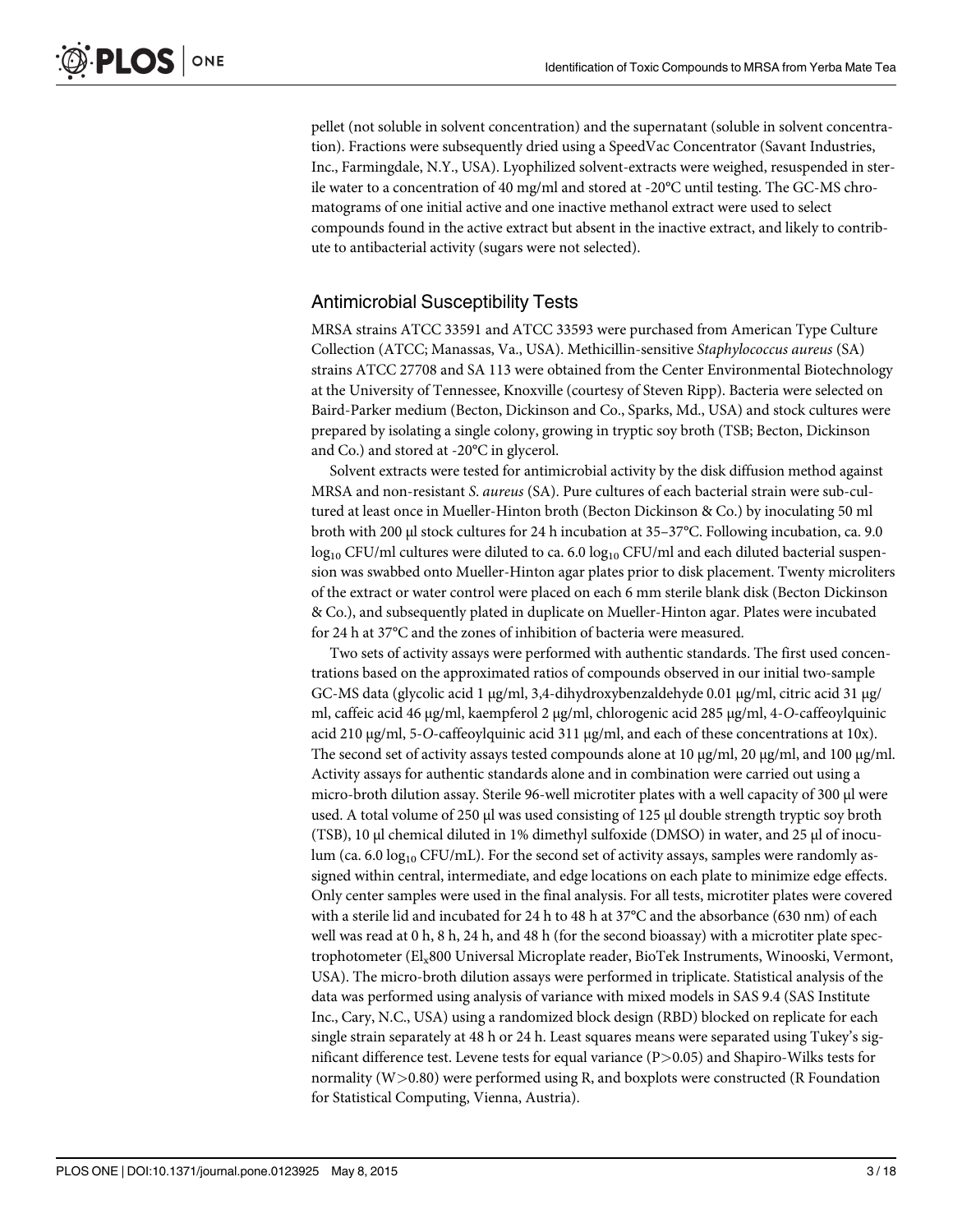# <span id="page-5-0"></span>GC-MS Sample Preparation and Instrument Parameters

The samples rehydrated to 40 mg/ml were filtered using 0.2 μm nylon membrane filters (13 mm Acrodisc; Pall Corporation, Ann Arbor, Mich., USA). Fifty microliters of each sample (or the whole sample if less than 50  $\mu$ ) and 15  $\mu$  of 1 mg/ml liquid sorbitol solution were then dried under a stream of sterile flowing nitrogen. Two samples that contained < 50 μl were multiplied by a correction factor after feature detection and retention time correction to approximate a 50 μl sample. Several samples contained insufficient material for rehydration, filtration, and derivitization. We analyzed a total of 60 samples by GC-MS, 34 of which were unique (some biological duplicates generated different amounts of material). Dried samples were derivitized by adding 500 μl HPLC grade acetonitrile followed by 500 μl N-methyl-N-trimethylsilyltrifluoroacetamide (MSTFA) with 1% trimethylchlorosilane (TMCS) (Thermo Fisher Scientific) and incubating at 70°C for 60 min. After 2 d, 1 μl of each sample was injected by an autosampler into a GC-MS instrument (Agilent Technologies Inc., Santa Clara, Calif., USA) with a 5975C inert XL gas chromatograph-mass spectrometer, fitted with an Rtx-5MS with Integra-guard (5% diphenyl/95% dimethyl polysiloxane) capillary column 30 m by 250 μm by 0.25 μm of film thickness). This standard quadrupole GC-MS was operated with electron impact (EI) ionization at 70 eV, six 50 Da to 650 Da scans per second, and helium gas flow rate of 1.33 ml/min with the injection port in splitless mode. Temperatures were held at 250°C for the injection port, 230°C for the mass spectrometer source, and 150°C for the mass spectrometer quad. The oven was programmed to start at 50°C for 2 min, ramp up to 325°C at 20°C per min, hold for 11 min, and then cycle back down to 50°C. Data files were exported to AIA format in MSD ChemStation (Agilent Technologies, Inc., Santa Clara, Calif, USA) for subsequent analysis.

# Data Analysis

In an initial assessment of methanolic fractions of yerba mate extract, we selected two comparable samples, one with antimicrobial activity against MRSA and one without antimicrobial activity against MRSA, for GC-MS analysis. The resulting spectra were overlayed and GC peaks that were higher in the active samples and lower in the inactive samples were identified with the aid of MS libraries when possible.

The software program XCMS [[9](#page-18-0)] was used for both feature detection and retention time correction with parameters based on the "GC—EI, Single Quadrupole MS" default values from XCMSOnline [[10](#page-18-0),[11](#page-18-0)]. The effectiveness of the feature detection of different parameter sets was assessed by plotting detected features onto a heatmap of a single sample with all known reference compounds present  $(S1$  Fig). The presence of features at particular reference ions of known compounds was assessed alongside general trends of the heatmap topology in order to select optimal parameters. The same method was used to evaluate the effectiveness of correcting retention time drift by plotting corrected features and uncorrected features on the same single sample heatmap. Final feature detection and retention time correction parameters for XCMS are listed in [S1 Table.](#page-17-0) Correction factors for the 2 samples with concentrations less than 50 μl were multiplied by intensity values to create a modified matrix that was used for all subsequent analyses. There was variation in the sorbitol (internal standard) 319 m/z peak height relative to the intensities of other peaks in some samples, which was likely the result of ion suppression and/or sample matrix interactions. Therefore, spectral peaks were further adjusted based on the 319 m/z peak of sorbitol, so that adjusted ion peak = ion peak  $*$  average sorbitol 319 m/z peak across all spectra/sorbitol 319 m/z peak of current spectrum.

Linear discriminant analysis (LDA) was implemented as a pseudo-inverse matrix calculation using the Python linear algebra library numpy.linalg.pinv. The data matrix from XCMS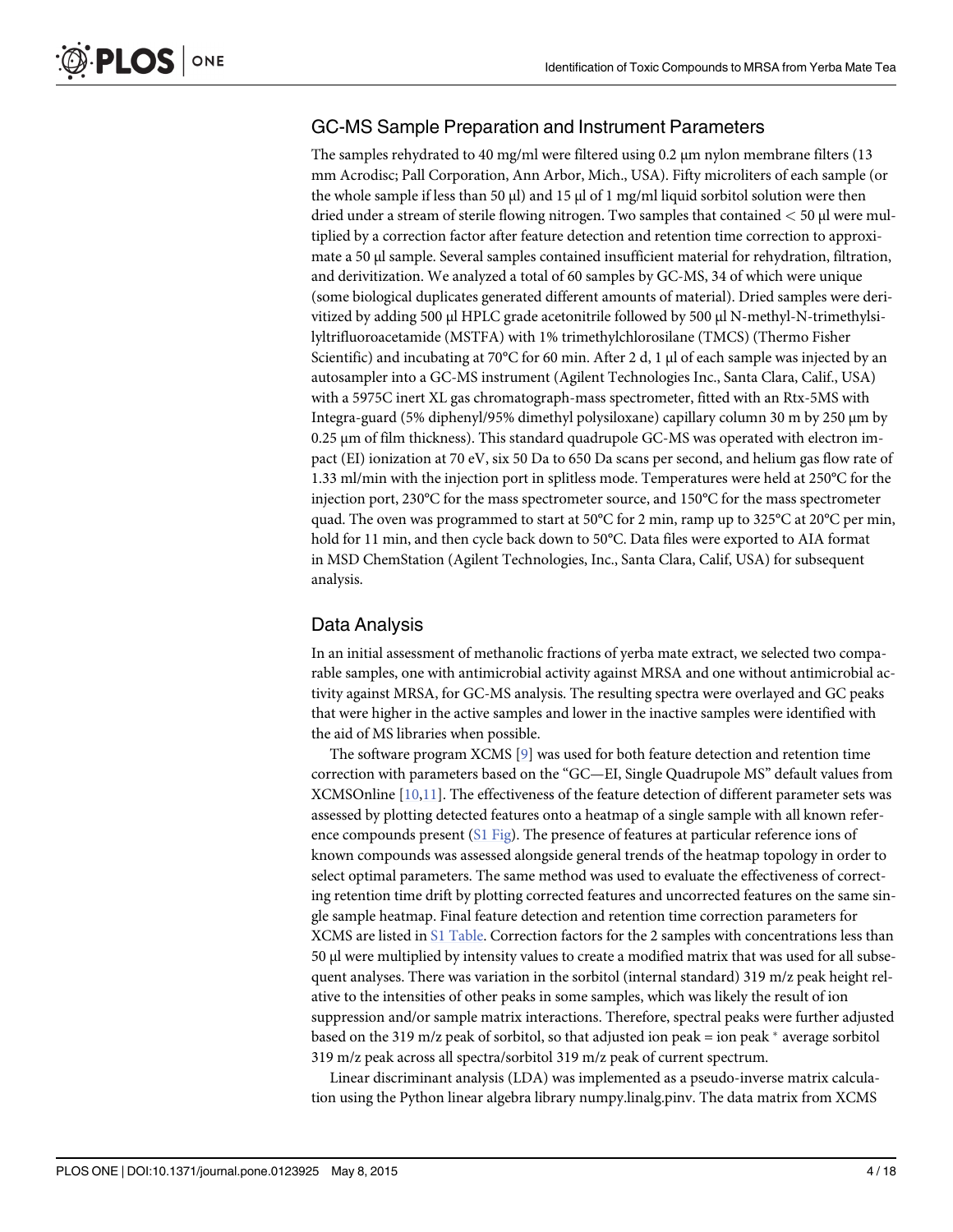<span id="page-6-0"></span>was normalized by subtracting the mean and dividing by the standard deviation for each attribute column. To construct a proper discriminant function, a 'bias' feature was added in the form of a column of ones. With this, the Python Numpy pseudo-inverse function was used to train and test the data with leave-one-out cross-validation sets. Finally, the whole dataset was used in training to generate an optimized weight for each attribute. The weight coefficient for each attribute in the discriminant function can be seen as an estimate of that attribute's importance in computing the antimicrobial activity. Hence, attributes were ranked from largest to smallest weight and assessed for the numbers of known antimicrobial compounds with high rank.

MetaboAnalyst was used to generate additional ranked peaklists using different methods. Using MetaboAnalyst software [[12](#page-18-0)], we prioritized peaks in ranked lists from fold-change analysis (using proportions of change between two sample groups), t-test (using comparison of means between two groups), principal component analysis (PCA; using an unsupervised measure across data axis with the most spread), partial least squares linear discriminant analysis (PLS-DA; using a supervised measure across data axes with most variation), recursive support vector machine (R-SVM; using the supervised data-separating hyperplanes of several SVMs to rank the top 50 attributes from the t-test), significance analysis of microarray (SAM; using significance scores a thresholds to determine the significance of single features), empirical Bayesian analysis of microarray (EBAM; using a two group mixture model to separate null and significant features based on a delta value of 0.9), and random forests (using set of weak decision tree learners which form a strong voting system for classification) analyses. MetaboAnalyst parameters for no missing data and autoscaling for normalization were selected.

Lists from PCA were ordered from largest to smallest absolute values of the first principal component loading values to assess an unsupervised approach. PLS-DA, LDA, and random forests lists were ordered from largest to smallest (not absolute value) since they were supervised, and positive values were associated with attributes that discriminated the positive class (active) from the negative class (inactive). Lists from statistical tests were kept in order of statistical significance (smallest to largest p-values (t-test), smallest to largest log2s (fold change), largest to smallest z-values (EBAM), and largest to smallest d-values (SAM)). Ranking weights and statistical values are reported in [S2 Table.](#page-17-0)

JMP Pro 10 (SAS Institute Inc., Cary, N.C., USA 1989–2007) was used to run logistic regression analyses on the top-ranked spectral peaks of quinic acid, quercetin, and 5-hydroxy-pipecolic acid using peak intensity as a continuous variable to predict a binary outcome of inactive or active against MRSA. Each model was evaluated based on the whole model test Prob<ChiSq p-value and lack of fit Prob<ChiSq p-value being less than 0.05. The parameter estimate of the model was then used to reverse predict the classes of the dataset based on the spectral peak to get a predictive accuracy.

Prioritized peak lists were compared in a pairwise fashion using a rank biased overlap function implemented with the Python function rbo.py  $[13,14]$ . This function scored the similarity between the single top-ranked element of each list, then scored the similarity between the top two-ranked elements of each list, and so on, in overlapping sections to generate an overall score. These scores gave greater weight to the more highly ranked elements by using a convergent series of weights, specifically the geometric series [[13](#page-18-0)].

The Golm Metabolome Database (GMD) was used to predict functional groups for unknown compounds. Each functional group had its own decision tree classifier with a cross-validation accuracy obtained from the GMD [\[15\]](#page-18-0) that was used to gauge predictive accuracy. The Python library urllib2 was used to interface with the GMD in an automated fashion.

Retention index was calculated from a best-fit line of known compounds based on their retention indices in GMD GC-EI-TMS spectra, and their retention times in our data. This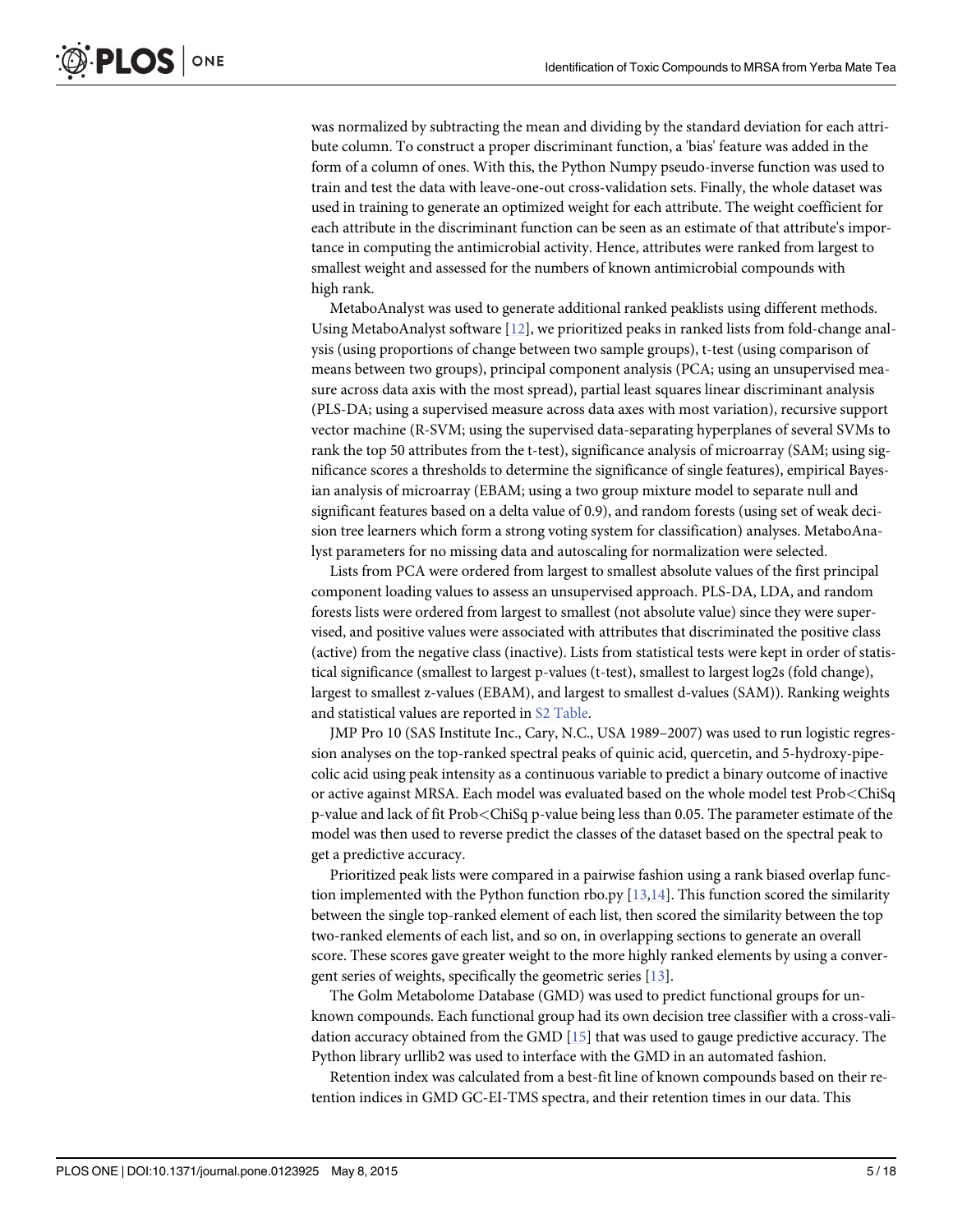<span id="page-7-0"></span>calculation was devised from the knowledge that any set of compounds with known retention indices can be used to index other compounds from the same spectra [[16\]](#page-19-0). Predicted functional groups were summarized for each dataset compilation by counting occurrences of each unique predicted group for all unique retention times and for the top ten unique retention times.

### Results

Yerba mate extracts fractionated by varying proportions of methanol ([S3 Table\)](#page-17-0) or acetonitrile [\(S4 Table](#page-17-0)) in water had variable activity against MRSA and SA. In general, fractions with higher antimicrobial activity were observed in supernatants extracted with 80% or less methanol and 70% or less acetonitrile and in the pellets remaining from the extractions using higher percent methanol ( $>80\%$ ) [\(S3 Table](#page-17-0)) or acetonitrile ( $>70\%$ ) fractions [\(S4 Table](#page-17-0)). The resulting activity data was used to label each fraction as 'active' (any measure of bacterial growth inhibition) or 'inactive' (no bacterial growth inhibition) ( $S_3$  and  $S_4$  Tables).

Our initial GC-MS analysis of one spectrum from an antibacterial extract and one spectrum from a non-antibacterial extract generated a differential list of 8 non-carbohydrate compounds (Fig 1), 4 of which were already known to inhibit MRSA, based on literature sources ([S5](#page-17-0) [Table](#page-17-0)). For our automated spectral analysis of a more robust dataset, our feature detection parameters with XCMS resulted in 2204 m/z peaks at unique retention times. Our GC-MS data is available in the MetaboLights database, repository ID MTBLS170 ([http://www.ebi.ac.uk/](http://www.ebi.ac.uk/metabolights/MTBLS170) [metabolights/MTBLS170\)](http://www.ebi.ac.uk/metabolights/MTBLS170). Visual examination of detected features on a m/z vs. retention time heatmap [\(S1 Fig](#page-17-0)) revealed that features generally aligned well with high intensity m/z regions of the heatmap. A check for the existence of major ions from our 8 known compounds showed



| <b>Retention</b><br><b>Time</b>                          | 6.41             | 10.11                          | 11.20          | 12.74           | 16.42      | 16.60               | 16.79                                 | 16.89                                 |
|----------------------------------------------------------|------------------|--------------------------------|----------------|-----------------|------------|---------------------|---------------------------------------|---------------------------------------|
| Compound                                                 | glycolic<br>acid | 3,4-dihydroxy-<br>benzaldehyde | citric<br>acid | caffeic<br>acid | kaempferol | chlorogenic<br>acid | $4 - 0 -$<br>caffeoyl-<br>quinic acid | $5 - 0 -$<br>caffeoyl-<br>quinic acid |
| <b>Quantification</b><br>(μg/ml sorbitol<br>equivalents) |                  | 0.01                           | 31             | 46              | 2          | 285                 | 210                                   | 311                                   |

Fig 1. Overlay of initial yerba mate extract fraction chromatograms. A) The black chromatogram corresponds to a yerba mate extract fraction that demonstrated antibacterial activity against methicillin-resistant Staphylococcus aureus (MRSA); the red chromatogram corresponds to a yerba mate fraction that had no antibacterial activity against MRSA. B) Retention times of identified compounds and quantification in sorbitol equivalents were reported.

doi:10.1371/journal.pone.0123925.g001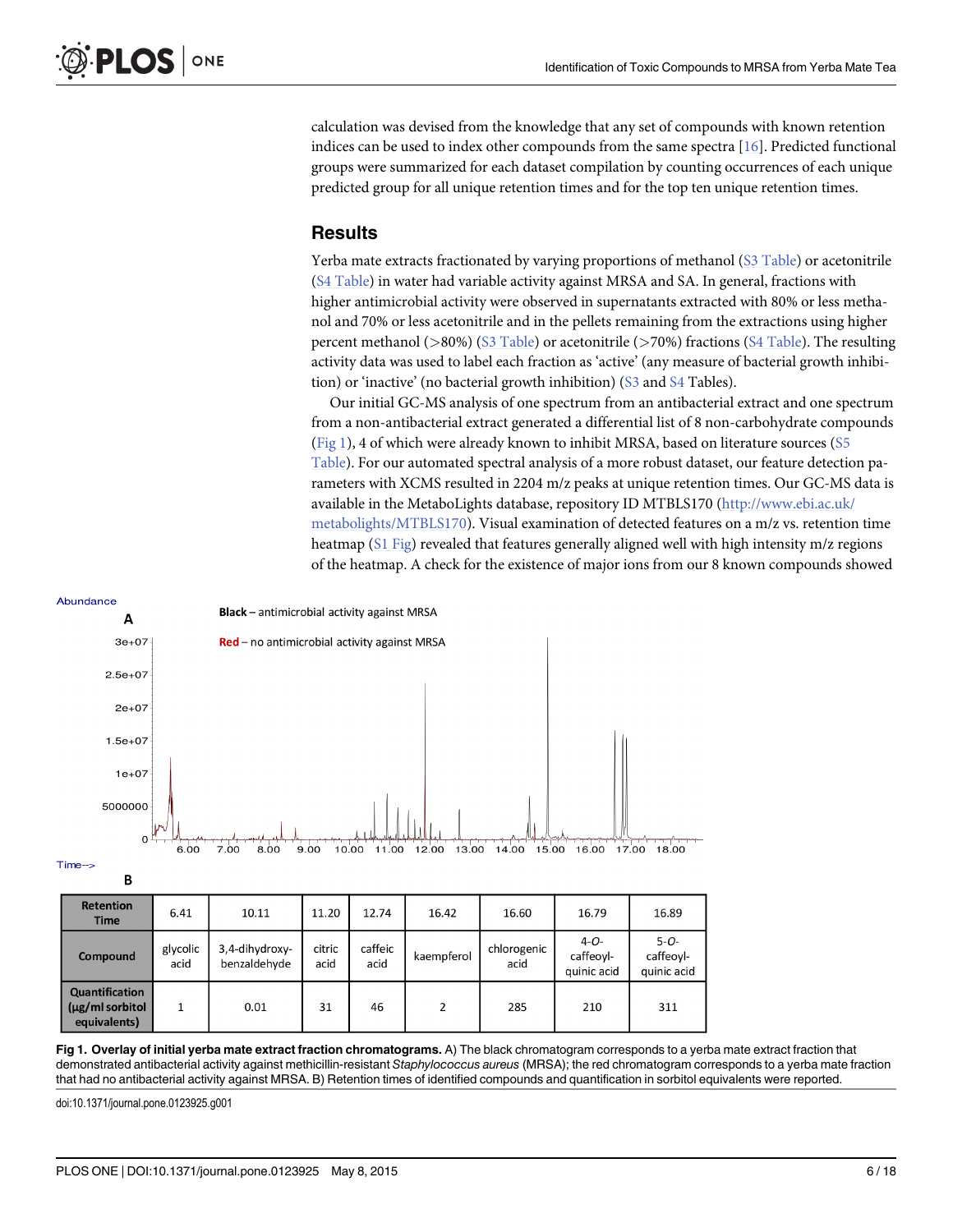<span id="page-8-0"></span>that at least one major ion peak from caffeic acid, citric acid, and the chlorogenic acids was present. The extracted ion peaks our group used for 3,4-dihydroxybenzaldehyde and kaempferol were not detected, but other characteristic peaks of these compounds were observed at their respective retention times. Peaks for glycolic acid were not detected.

In a check for proper retention time correction, features from two different sampling time periods were visually observed to improve based on overlays before and after retention time correction plotted on a sample heatmap  $(S1$  Fig). Although there was significant improvement, retention time drift correction could still be improved further, as evidenced by non-overlapping dots in the corrected plot.

In general, spectra from extracts of different solvent fractionation methods contained many of the same GC peaks, so differences in quantitative information were more relevant to this analysis than differences in qualitative information. The ability to rank influential compounds would be improved and perhaps more reliable with fractionation methods that generated extracts with very qualitatively different compositions. Nevertheless, our analysis of this dataset revealed an additional set of three identifiable, and potentially antibacterial, compounds (quinic acid, quercetin, and 5-hydroxy-pipecolic acid) in addition to the unknown compounds that ranked with known antimicrobials. Since the list ranked by random forests contained the most antimicrobial compounds that were known in high ranks, we additionally surveyed compounds at ranks between 10 and 20. We identified one unknown (rank 13) compound predicted to be aromatic in the 10–20 ranks of the random forests list. This unknown compound would be of interest to further characterize as a potential novel antimicrobial [\(Table 1](#page-9-0)). In our analysis of activity against just SA, 3-O-feruloylquinic acid was identified as an additional compound of interest.

We evaluated the following eight pure compounds that were identified in our initial GC-MS data overlay for antimicrobial activity alone and in selected combinations at concentrations based on GC-MS quantification (in sorbitol equivalents) to assess approximate antimicrobial ratios of the compounds: citric acid, caffeic acid, 3,4-dihydroxybenzaldehyde, 3-O-caffeoylquinic acid (chlorogenic acid), 4-O-caffeoylquinic acid, 5-O-caffeoylquinic acid, kaempferol, and glycolic acid. We observed a significant reduction  $(P<0.05)$  in means relative to a positive growth control sample (mean of 0.99 absorbance units, standard error of mean (SE) 0.08) with caffeic acid at 460 μg/ml (0.62 absorbance units, SE 0.08) with SA 27708. We also observed a significant reduction ( $P<0.05$ ) in means relative to a positive growth control sample (0.87 absorbance units, SE 0.05) with MRSA 33593 for 3,4-dihydroxybenzaldehyde at 0.01 μg/ml (0.70 absorbance units, SE 0.05), glycolic acid at 1 μg/ml (0.66 absorbance units, SE 0.05), and caffeic acid at both 46 μg/ml (0.73 absorbance units, SE 0.05) and 460 μg/ml (0.72 absorbance units, SE 0.05). Of our selected combinations of compounds, only the sample containing the combination of most components (caffeic acid, citric acid, 3,4-dihydroxybenzaldehyde, chlorogenic acid, kaempferol, and glycolic acid at 10x concentrations listed in [Fig 1\)](#page-7-0) showed antimicrobial activity (0.55 absorbance units, SE 0.05) against MRSA, and only against MRSA 33593 [\(Fig 2\)](#page-10-0).

Each of the previously-identified compounds were also tested at concentrations of 10 μg/ml, 20 μg/ml, and 100 μg/ml, although only 3,4-dihydroxybenzaldehyde was observed to significantly reduce MRSA growth (from positive control mean of 0.74 absorbance units, SE 0.03, to 0.66 absorbance units, SE 0.03), and only at 100  $\mu$ g/ml [\(Fig 3\)](#page-11-0). Assumptions of normality, equal variance, and no block-by-treatment interaction were upheld with the exception of SA 113 ([Fig 3A](#page-11-0)), in which a significant block-by-treatment interaction was observed (P < 0.05), which meant that no conclusion could be drawn from [Fig 3A](#page-11-0).

A total of 12 ranked peak lists were produced using statistical tests and classification analyses from MetaboAnalyst software and LDA. Among the lists generated by supervised learning (PLS-DA, random forests, LDA), the accuracies were similar, with an accuracy of 0.83 for both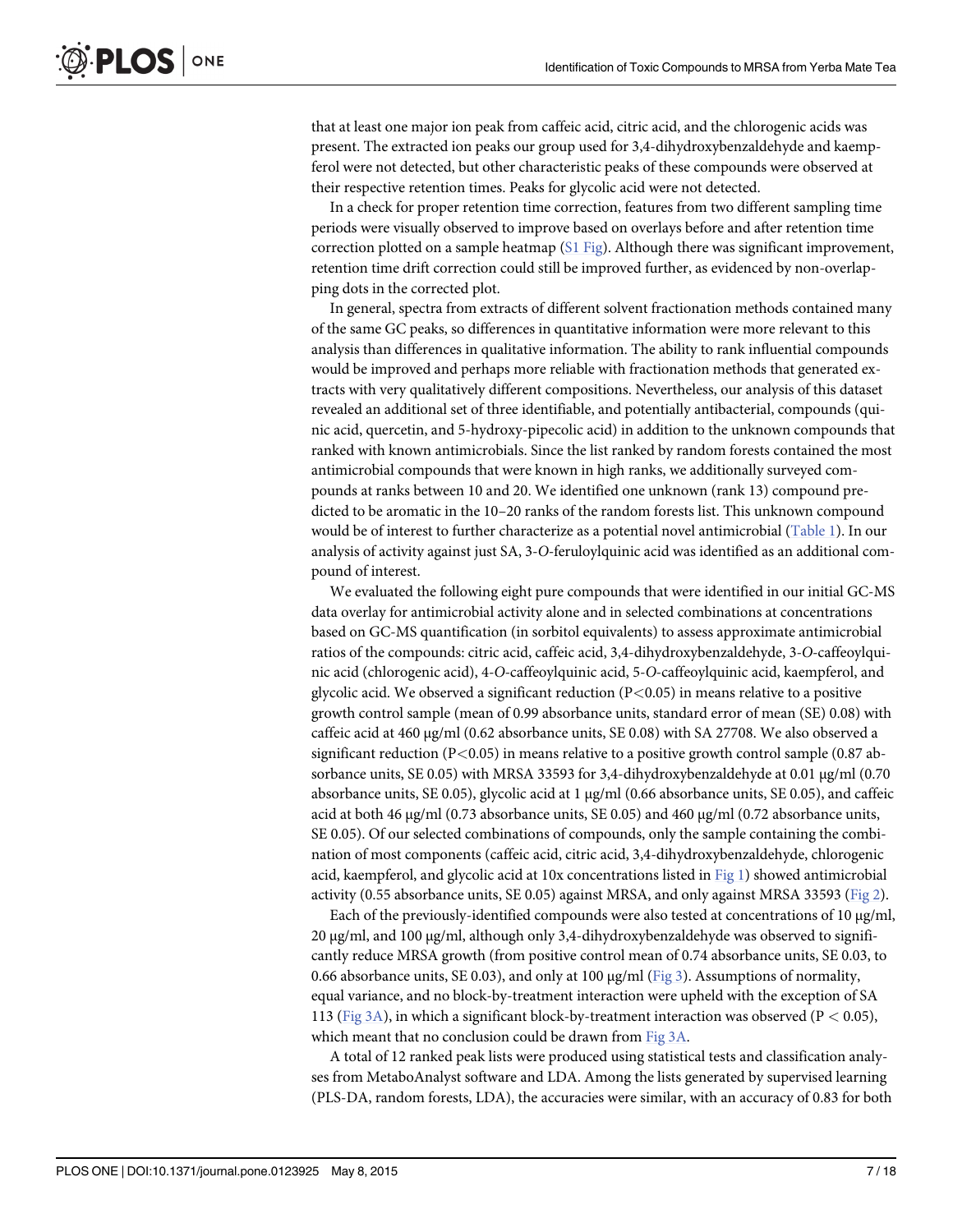| Rank | <b>Retention Time (min.)</b> | Known Active Concentration (µg/ml) | <b>Major Ion Peaks</b>                        | Name                        |
|------|------------------------------|------------------------------------|-----------------------------------------------|-----------------------------|
| 1.   | 11.44                        |                                    | 147, 255, 345                                 | Quinic acid                 |
| 2    | 11.18                        | 900                                | 147, 273                                      | Citric acid                 |
| 3    | 12.71                        | 250                                | 219, 396                                      | Caffeic acid                |
| 4    | 14.92                        |                                    | 147, 217, 361                                 | Sucrose                     |
| 5    | 16.41                        | 10                                 | 396, 559                                      | Kaempferol                  |
| 6    | 16.82                        | 125                                | 307                                           | Quercetin                   |
| 7    | 10.8                         |                                    | 394                                           | Unknown                     |
| 8    | 16.58                        | 500                                | 147, 255, 307, 345                            | 3-O-caffeoylquinic acid     |
| 9    | 18.03                        |                                    | 103, 129, 204, 217, 361, 427                  | Raffinose                   |
| 10   | 5.61                         |                                    | 144, 158                                      | <b>DA</b>                   |
| 11   | 10.58                        |                                    | 55, 57, 69, 75, 81, 83, 97, 99, 123, 204, 217 | Unknown                     |
| 12   | 16.78                        |                                    | 193, 255, 257, 324, 372, 489                  | 4-O-caffeoylquinic acid     |
| 13   | 12.58                        |                                    | 143                                           | Unknown, predicted aromatic |
| 14   | 6.23                         |                                    | 295                                           | DA                          |
| 15   | 5.11                         |                                    | 59, 86, 100, 133, 160, 174, 175, 221, 223     | DA                          |
| 16   | 14.47                        |                                    |                                               | Unknown                     |
| 17   | 15.28                        |                                    | 103, 129, 204, 217, 305, 361                  | Unknown                     |
| 18   | 16.85                        |                                    | 133, 191, 239, 283, 357, 419, 447             | 5-O-caffeoylquinic acid     |
| 19   | 10.07                        |                                    | 262                                           | Unknown                     |
| 20   | 11.85                        |                                    | 275                                           | DA                          |

#### <span id="page-9-0"></span>[Table 1.](#page-8-0) Top 20 unique retention times ranked by antimicrobial significance against MRSA using random forests.

Known active concentrations were obtained from either literature or our bioassays.

DA derivitization artifact

—no known inhibitory concentration found

- no peaks above cut-off

doi:10.1371/journal.pone.0123925.t001

LDA and random forests with the MRSA data, and accuracies of 0.86 for SA LDA and 0.80 for SA RF. PLS-DA had an accuracy of 0.77 for both MRSA and SA (confusion matrices in [S6](#page-17-0) [Table](#page-17-0)). There was no obvious similarity between misclassified samples, although several samples had relatively low intensities.

The relationship between result lists from different classification methods was assessed using a rank biased overlap analysis  $[13]$  $[13]$  $[13]$  and are summarized in [Table 2](#page-12-0). The lists generated by t-test, SAM, and EBAM were nearly identical (RBO > 0.99 similarity), so only the t-test list is displayed in [Table 3](#page-13-0). PCA, fold-change, and SVM lists were most different from each other and other lists ( $RBO < 0.1$ ). The fold-change list was additionally noted to contain many derivitization artifacts with high rank (7 of the top 10 were derivitization artifacts). Random forests, PLS-DA, and t-test results were more similar to each other with RBO values ranging from 0.2 to 0.6 (RBO similarity scale 0 to 1, 1 = identical). Many of the same compounds appeared in the top 10 elements of each list, summarized in [Table 3.](#page-13-0) These compounds included citric acid, <sup>3</sup>-O-caffeoylquinic acid, 4-O-caffeoylquinic acid, caffeic acid, quinic acid, quercetin, and unknown compounds (retention times and major m/z peaks listed in [Table 3](#page-13-0)).

Contributions of the newly-identified potential antimicrobial compounds quinic acid, quercetin, and 5-hydroxy-pipecolic acid were further assessed with a logistic regression analysis of a single representative m/z peak for each. Using m/z peaks 537, 471, and 244 for quinic acid, quercetin, and 5-hydroxy-pipecolic acid, respectively, we evaluated the area under receiver operating characteristic (ROC) curves for the logistic regression analysis of each compound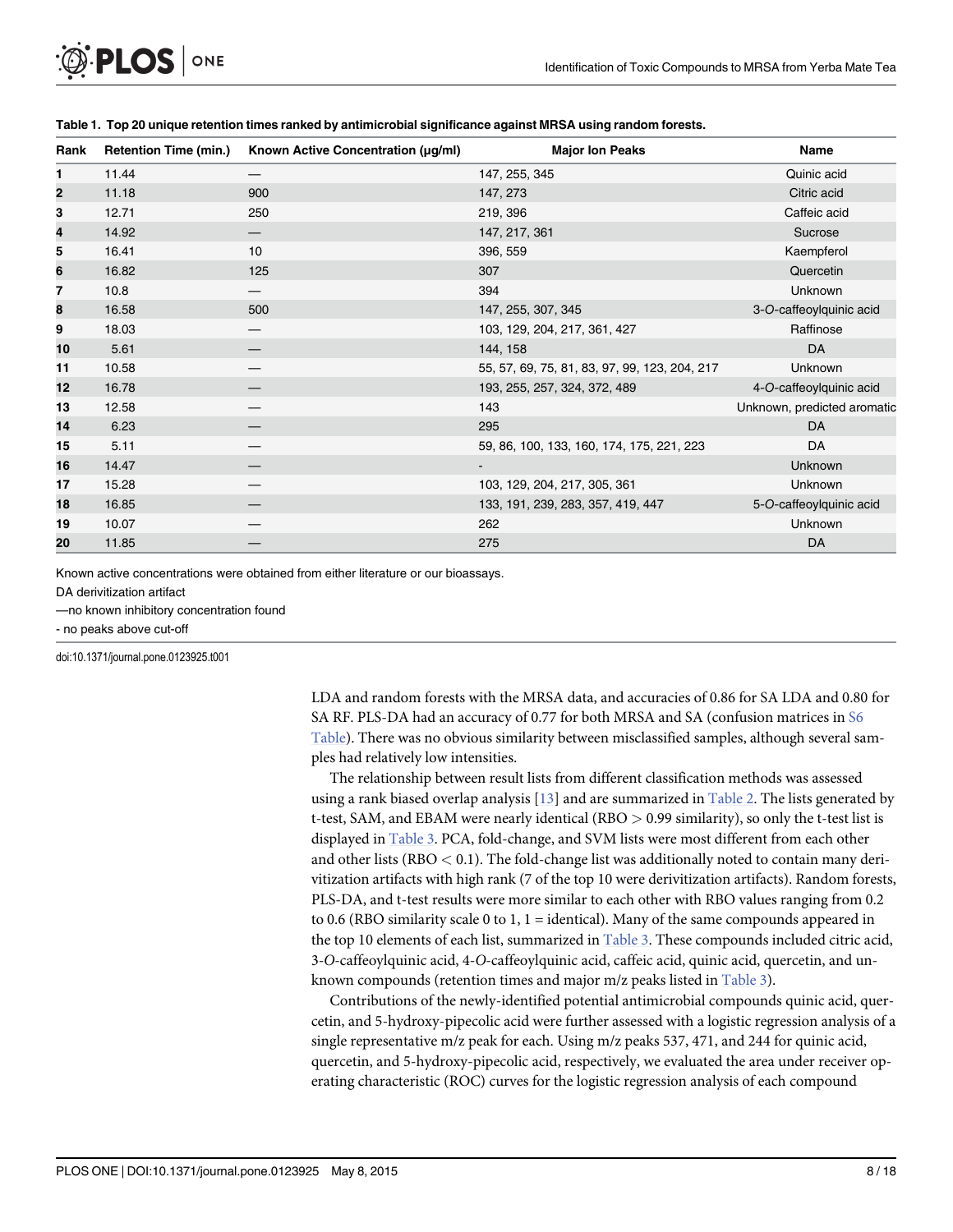<span id="page-10-0"></span>

[Fig 2. G](#page-8-0)rowth of methicillin-sensitive (SA) and methicillin-resistant Staphylococcus aureus (MRSA) in the presence of single or multiple pure compounds at proportions approximated from GC-MS quantification. Growth with compounds alone or together was compared to the positive growth control (no chemical added) to determine inhibitory activity. Statistically significant differences greater (\*) or less (\*\*) than control are marked by asterisks. Concentrations follow the GC-MS quantification values in [Fig 1,](#page-7-0) but in µg/ml. Growth of A. SA 27708, B. MRSA 35591, and C. MRSA 35593 are reported at 24 h.

doi:10.1371/journal.pone.0123925.g002

[\(Table 4\)](#page-15-0). The area under the ROC curve followed the ranked order of the compounds with quinic acid at 0.86, quercetin at 0.78, and 5-hydroxy-pipecolic acid at 0.72. All of these values  $are$   $>$  0.50, and so there exists some predictive ability over random chance.

Additional compounds that could not be identified might also contribute to antimicrobial activity. To gain further information about the highly-ranked unknown compounds, functional groups were predicted by GMD decision trees for the fragments detected at each unique retention time in the random forests list [\(S7 Table](#page-17-0) and [Table 5\)](#page-15-0). For the 315 unique retention times found in our dataset, the major predicted functional groups were carboxylic acid derivatives (228), alpha amino acids (106), aromatics (119), and carboxylic acids (292) [\(Table 4\)](#page-15-0). Of particular interest was the unknown compound in the random forests top-10 list, but the GMD decision trees predicted it to be a carboxylic acid and a carboxylic acid derivative rather than a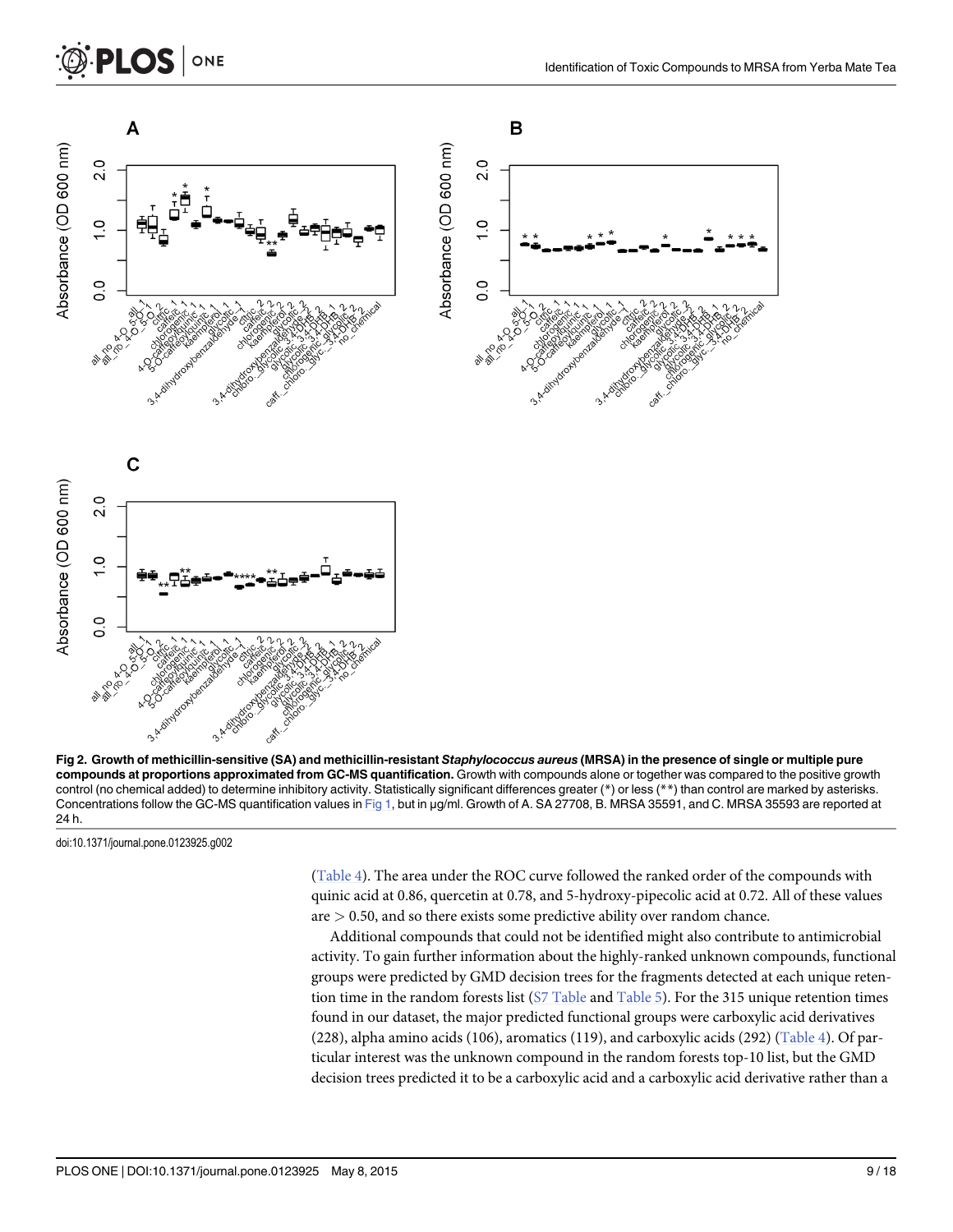<span id="page-11-0"></span>

[Fig 3. G](#page-8-0)rowth of methicillin-sensitive (SA) and methicillin-resistant Staphylococcus aureus MRSA) in the presence of pure compounds. At concentrations of 10 μg/ml (chemical\_1), 20 μg/ml (chemical\_2) and 100 μg/ml (chemical\_3), growth with compounds was compared to the positive growth control (no chemical added) to determine inhibitory activity. Statistically significant differences greater (\*) or less (\*\*) than control are marked by asterisks. Growth of A. SA 113, B. SA 27708, C. MRSA 35591, and D. MRSA 35593 are reported at 48 h. SA113 had a significant block by treatment interaction, so no conclusions can be drawn from it.

doi:10.1371/journal.pone.0123925.g003

functional group commonly associated with antibacterial activity. In examining the top-20 list from random forests, we found an unknown compound (rank 13) that was predicted to contain an aromatic group that would be of interest for further characterization as a potentially novel antimicrobial compound ([Table 1\)](#page-9-0).

The reliability of these functional group predictions was based on the "VAR5" cross-validation assessment of each training model done by the Golm group [[15](#page-18-0)], with the resulting functional group predictions having an F-measure threshold of at least 0.65 based on a precisionrecall plot [[15\]](#page-18-0). The predicted functional group cross-validation error was 13.54% for "hydroxy", 9.65% for "aromatic", and 3.31% for "phenol" groups  $[15]$ .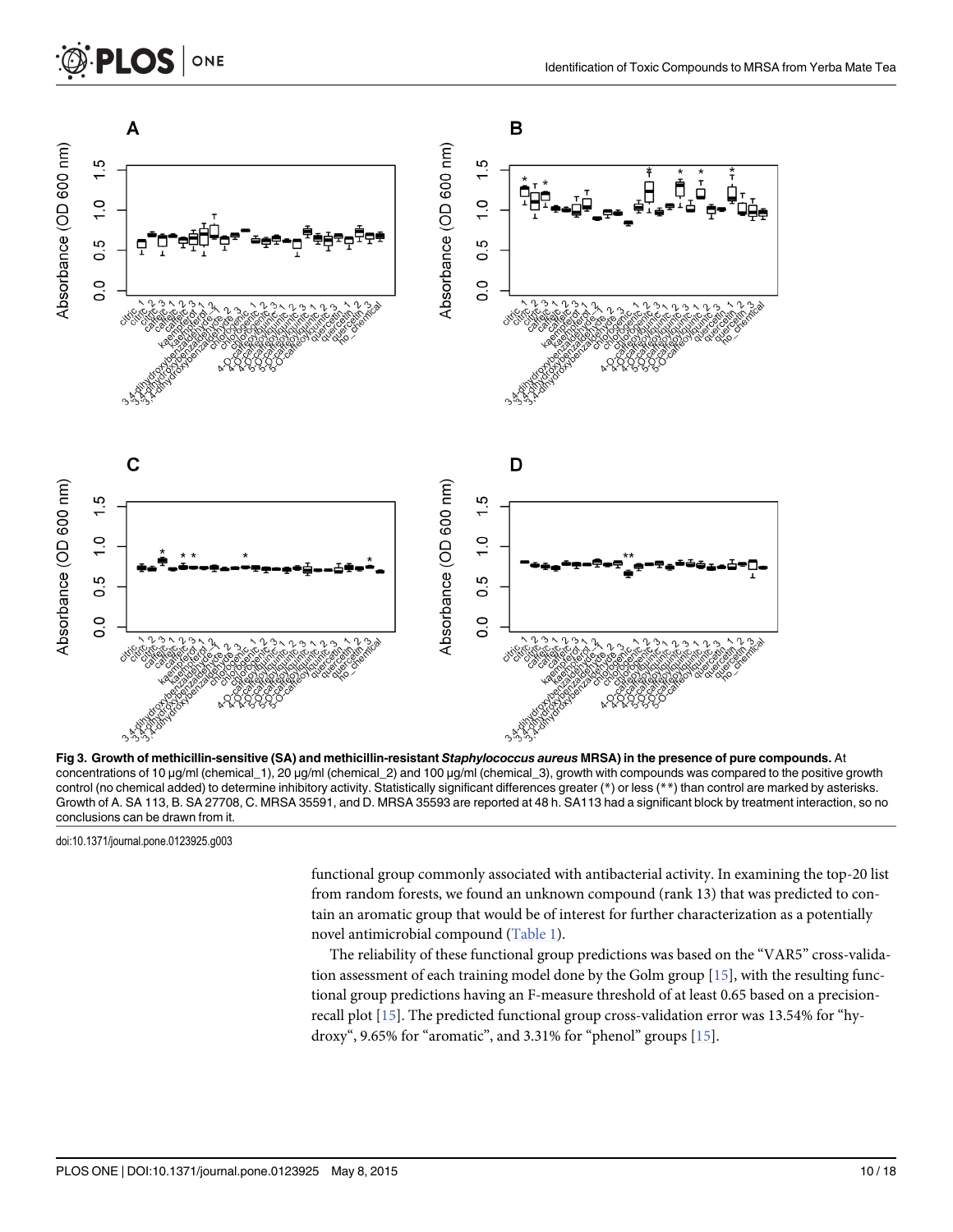|                    |              |              |              | <b>Average RBO MRSA</b> |              |              |              |              |              |
|--------------------|--------------|--------------|--------------|-------------------------|--------------|--------------|--------------|--------------|--------------|
|                    | <b>PCA</b>   | Fold Change  | PLS-DA       | <b>SAM</b>              | <b>SVM</b>   | T-test       | <b>LDA</b>   | <b>EBAM</b>  | <b>RF</b>    |
| <b>PCA</b>         |              | 3.08E-11     | 0.000366     | 0.000192                | 0.002276     | 0.001582     | 0.000109     | 0.001605     | 0.008998     |
| <b>Fold Change</b> | 3.08E-11     | $\mathbf{1}$ | 0.011483     | $\Omega$                | $\Omega$     | 7.34E-06     | 0.075296     | 1.23E-09     | 0.000891     |
| PLS-DA             | 0.000366     | 0.011483     |              | 0.618936                | 0.05196      | 0.612391     | 0.012616     | 0.612037     | 0.136071     |
| SAM                | 0.000192     | $\mathbf{0}$ | 0.618936     | $\mathbf{1}$            | 0.002872     | 0.999874     | 0.00313      | 1            | 0.224733     |
| <b>SVM</b>         | 0.002276     | $\mathbf 0$  | 0.05196      | 0.002872                | $\mathbf{1}$ | 0.004933     | 0.04423      | 0.004054     | 0.024031     |
| T-test             | 0.001582     | 7.34E-06     | 0.612391     | 0.999874                | 0.004933     | $\mathbf{1}$ | 0.002991     | 0.999644     | 0.220768     |
| LDA                | 0.000109     | 0.075296     | 0.012616     | 0.00313                 | 0.04423      | 0.002991     | $\mathbf{1}$ | 0.002995     | 0.009479     |
| <b>EBAM</b>        | 0.001605     | 1.23E-09     | 0.612037     | $\mathbf{1}$            | 0.004054     | 0.999644     | 0.002995     | $\mathbf{1}$ | 0.220807     |
| <b>RF</b>          | 0.008998     | 0.000891     | 0.136071     | 0.224733                | 0.024031     | 0.220768     | 0.009479     | 0.220807     | $\mathbf{1}$ |
|                    |              |              |              | <b>Average RBO SA</b>   |              |              |              |              |              |
|                    | <b>PCA</b>   | Fold Change  | PLS-DA       | <b>SAM</b>              | <b>SVM</b>   | T-test       | <b>LDA</b>   | <b>EBAM</b>  | <b>RF</b>    |
| <b>PCA</b>         | $\mathbf{1}$ | 1.59E-12     | 2.95E-05     | 1.13E-05                | 6.17E-09     | 0.000676     | 0.000333     | 0.00068      | 0.010393     |
| Fold Change        | 1.59E-12     | $\mathbf{1}$ | 0.044871     | $\mathbf 0$             | $\mathbf 0$  | 3.28E-05     | 0.098322     | 1.86E-11     | 0.001522     |
| <b>PLS-DA</b>      | 2.95E-05     | 0.044871     | $\mathbf{1}$ | 0.395548                | 0.28188      | 0.388904     | 0.081874     | 0.388895     | 0.149397     |
| SAM                | 1.13E-05     | $\Omega$     | 0.395548     | 1.                      | 0.527674     | $\mathbf{1}$ | 0.015228     | $\mathbf{1}$ | 0.186309     |
| <b>SVM</b>         | 6.17E-09     | $\mathbf{0}$ | 0.28188      | 0.527674                | 1            | 0.542135     | 0.051292     | 0.542135     | 0.122868     |
| T-test             | 0.000676     | 3.28E-05     | 0.388904     |                         | 0.542135     | $\mathbf{1}$ | 0.0154       | 0.999991     | 0.182801     |
| <b>LDA</b>         | 0.000333     | 0.098322     | 0.081874     | 0.015228                | 0.051292     | 0.0154       | $\mathbf{1}$ | 0.015403     | 0.021609     |
| <b>EBAM</b>        | 0.00068      | 1.86E-11     | 0.388895     | 1.                      | 0.542135     | 0.999991     | 0.015403     | 1            | 0.182803     |
| <b>RF</b>          | 0.010393     | 0.001522     | 0.149397     | 0.186309                | 0.122868     | 0.182801     | 0.021609     | 0.182803     | $\mathbf{1}$ |

#### <span id="page-12-0"></span>[Table 2.](#page-9-0) Rank biased overlap comparison of lists.

Values range from 0, dissimilar, to 1, identical. For comparison between MRSA and SA lists, rank biased overlap between MRSA RF and SA RF = 0.19; MRSA LDA and SA LDA = 0.057; PCA = 1; PLS-DA = 0.399; t-test = 0.518, EBAM = 0.518; SVM = 0; fold change = 0.63.

doi:10.1371/journal.pone.0123925.t002

## **Discussion**

Hyphenated chromatography-mass spectrometry techniques have yielded a number of downstream data analysis pipelines (reviewed in [\[17\]](#page-19-0)), from which we implemented functions from XCMS, MetaboAnalyst, and Python's Numpy. We obtained GC-MS data for 60 fractions of aqueous yerba mate extract (including biological duplicates) and monitored the data-processing steps of XCMS. Since each fraction had a known bioactivity against MRSA, we computationally predicted compounds with significant contribution to the grouping, or class, of 'active' fractions and then assessed the classification using MICs found in the literature, as well as our own set of bioassays using authentic standards.

In our first bioassay, we aimed to assess the effect of key compounds alone and in combination using concentrations that approximated the relative content of compounds that were visible using GC-MS. We observed caffeic acid to be inhibitory at 46 μg/ml, which is similar to the 62.5 μg/ml previously observed for caffeic acid against SA, but smaller than the minimum in-hibitory concentration (MIC) of 240 μg/ml reported against MRSA [[18](#page-19-0)]. Citric acid and chlo-rogenic acid were previously shown to have MICs of 900 μg/ml [[19](#page-19-0)] and 500 μg/ml or higher [\[18,20,21\]](#page-19-0) for MRSA, respectively, although we did not observe these compounds to inhibit MRSA. We did observe the inhibition of MRSA by glycolic acid at 1  $\mu$ g/ml, which is in the activity range of bacterial antibiotics [[22\]](#page-19-0). However, glycolic acid was not found with our peak detection parameters, and so was not included in our peak ranking analysis or second bioassay. Kaempferol and quercetin were previously observed to be active against MRSA at pharmacologically-relevant concentrations of 13 μg/ml [[23\]](#page-19-0) and from 10 μg/ml to 125 μg/ml [[20](#page-19-0),[24](#page-19-0)],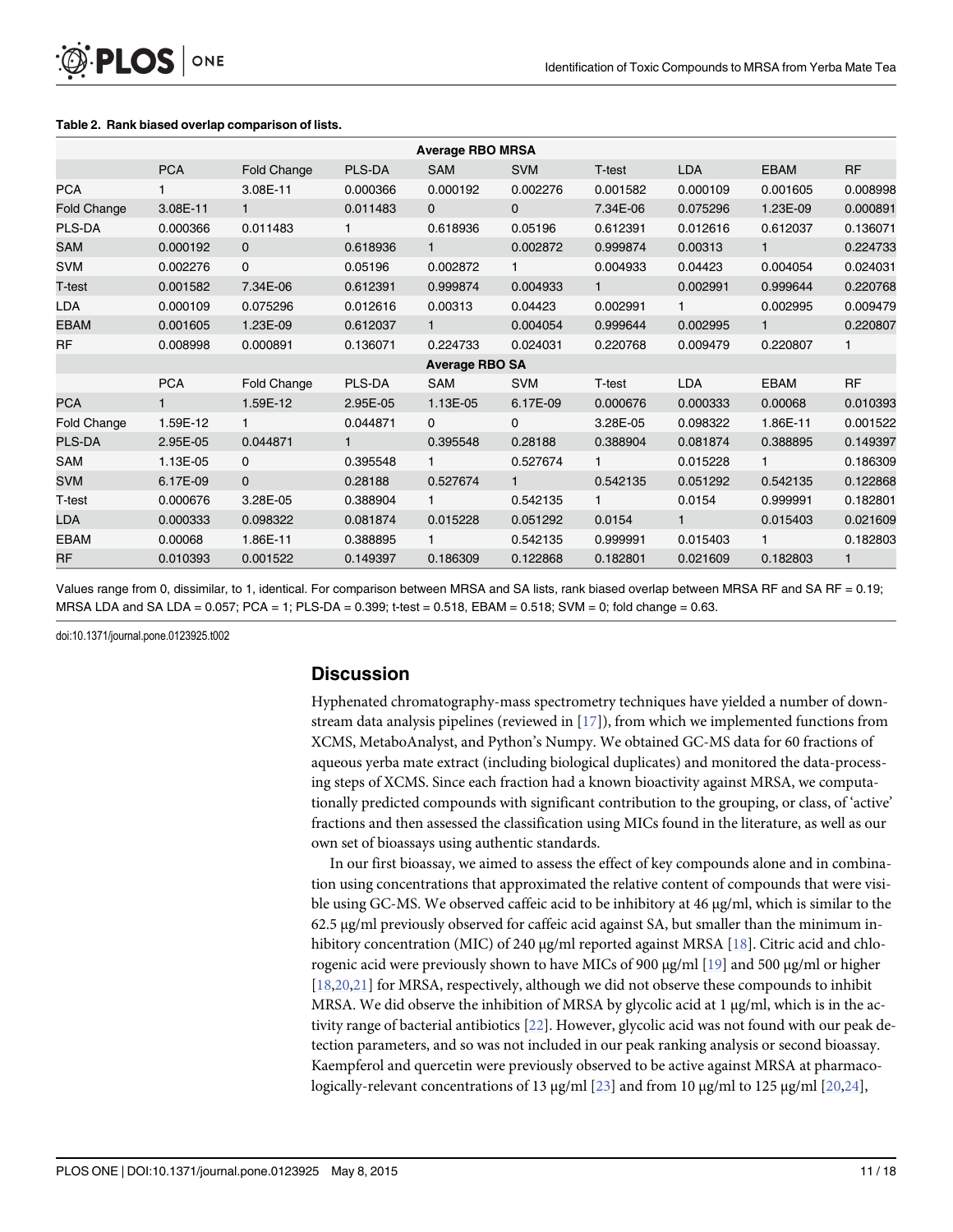<span id="page-13-0"></span>

|                                                      |                         | Table 3. Top ten results for each attribute ranking |                                     | method                                                               |                                |                                |                                |                                |                                         |                                                                        |                       |
|------------------------------------------------------|-------------------------|-----------------------------------------------------|-------------------------------------|----------------------------------------------------------------------|--------------------------------|--------------------------------|--------------------------------|--------------------------------|-----------------------------------------|------------------------------------------------------------------------|-----------------------|
| Classification<br>Method                             |                         |                                                     | $\sim$                              | c                                                                    | 4                              | <b>S</b>                       | ဖ                              | Z                              | $\infty$                                | თ                                                                      | ۽                     |
| <b>MRSA Linear</b><br>Discriminant<br>Analysis       | peaks<br>or mz<br>Name  | Z                                                   | က် စွဲ စွ<br>ကိ စွဲ စွ              | 293                                                                  | glucose                        | 140, 214, 187,<br>124          | 236                            | 5-hydroxy-<br>pipecolic acid   | $\mathbf{I}$                            | 185                                                                    | palmitic<br>acid      |
|                                                      | $\overline{m}$<br>눈     | 5.11                                                | ïΰ<br>16.2                          | 12.1                                                                 | 11.98                          | 9.15                           | 14.83                          | 9.94                           | 14.47                                   | 9.38                                                                   | 12.22                 |
| <b>MRSA Random</b><br><b>Forests</b>                 | peaks<br>Name<br>or mz  | quinic acid                                         | citric<br>acid                      | caffeic acid                                                         | sucrose                        | kaempferol                     | quercetin                      | 394, 511                       | caffeoylquinic<br>$\frac{1}{3}$<br>acid | raffinose                                                              | ă                     |
|                                                      | (min)<br>RT             | 11.44                                               | $\infty$<br>$\overline{11}$         | 12.71                                                                | 14.92                          | 16.41                          | 16.82                          | 10.8                           | 16.58                                   | 18.03                                                                  | 5.61                  |
| <b>MRSA Recursive</b><br>Support Vector<br>Machine   | peaks<br>Name<br>or mz  | $\frac{1}{2}$                                       | 228                                 | sorbitol                                                             | Z                              | 492                            | caffeoylquinic<br>acid<br>ပုံ  | 314, 301, 299                  | 5-hydroxy-<br>pipecolic acid            | 246                                                                    | 626, 624,<br>166, 324 |
|                                                      | (min)<br>RT             | 8.33                                                | $\overline{Q}$<br>14.9              | 11.85                                                                | 11.89                          | 13.82                          | 16.85                          | 7.84                           | 9.94                                    | 11.13                                                                  | 17.3                  |
| Least Squares<br><b>MRSA Partial</b><br>Discriminant | peaks<br>Name<br>or mz  | sorbitol                                            | citric<br>acid                      | 211                                                                  | ă                              | 503                            | sucrose                        | 211                            | 333                                     | $\begin{array}{c} 133, 218, 103, \\ 205, 117, 149, \\ 101 \end{array}$ | quinic<br>acid        |
| Analysis                                             | (min)<br>눈              | 11.85                                               | $\mathbf{\circ}$<br>$\overline{11}$ | 8.33                                                                 | 11.89                          | 11.87                          | 14.93                          | 7.24                           | 12.4                                    | 7.82                                                                   | 11.44                 |
| <b>MRSA T-test</b>                                   | peaks<br>Name<br>or mz  | sorbitol                                            | citric<br>acid                      | 416                                                                  | quinic acid                    | sucrose                        | caffeoylquinic<br>acid<br>\$   | 183                            | 394, 511                                | 355, 415, 429                                                          |                       |
|                                                      | (min)<br>$\overline{R}$ | 11.85                                               | $\infty$<br>$\overline{11}$         | 14.93                                                                | 11.44                          | 14.89                          | 16.59                          | 10.67                          | 10.8                                    | 11.89                                                                  | 11.54                 |
| <b>MRSA Fold</b><br>Change                           | peaks<br>Name<br>or mz  | ă                                                   | 124                                 | 246                                                                  | Z                              | Z                              | Z                              | Z                              | Z                                       | Z                                                                      | 172                   |
|                                                      | (min)<br>RT             | 6.31                                                | $\infty$<br>14.1                    | 12.04                                                                | 6.02                           | 7.53                           | 5.89                           | 5.34                           | 5.75                                    | 6.1                                                                    | 9.58                  |
| Component<br>Analysis<br>Principal                   | peaks<br>Name<br>or mz  | glycerol-<br>3-phospate                             | 168                                 | $174, 100,$<br>$184, 134,$<br>$227, 285,$<br>$86, 130, 77,$<br>69,59 | 3-O-<br>caffeoylquinic<br>acid | quercetin                      | caffeoylquinic<br>acid<br>5-O- | 4-O-<br>caffeoylquinic<br>acid | sucrose                                 | 3-O-feruloylquinic<br>acid                                             | 217, 219              |
|                                                      | (min)<br>료              | 10.88                                               | 8.93                                | 8.29                                                                 | 16.58                          | 16.84                          | 16.87                          | 16.81                          | 14.91                                   | 16.49                                                                  | 10.9                  |
| SA Linear<br>Discriminant<br>Analysis                | peaks<br>Name<br>or mz  | caffeoylquinic<br>acid<br>$\frac{1}{2}$             | Z                                   | 301, 168                                                             | 368                            | caffeoylquinic<br>acid<br>$-6$ | 172                            | 185, 258                       | caffeoylquinic<br>acid<br>$\frac{1}{5}$ | 457, 247, 57, 512,<br>349, 483, 455,<br>263, 248, 207,<br>514          | 124, 187, 214, 140    |
|                                                      | (min)<br>F              | 16.78                                               | 5.11                                | 8.94                                                                 | 13.21                          | 16.59                          | 9.58                           | 9.55                           | 16.85                                   | 14.58                                                                  | 9.15                  |
| <b>SA Random</b><br>Forests                          | peaks<br>Name<br>or mz  | citric acid                                         | quinic<br>acid                      | 183, 416                                                             | 337, 275, 375,<br>292, 377     | sorbitol                       | 288, 129, 306                  | 217, 129, 103,<br>75           | feruloylquinic<br>acid<br>$\frac{1}{3}$ | 170                                                                    | 217, 204,<br>75       |
|                                                      | $(\min)$<br>료           | 11.18                                               | 11.43                               | 10.67                                                                | 13.79                          | 11.85                          | 10.51                          | 10.35                          | 16.49                                   | 10.32                                                                  | 10.59                 |
|                                                      |                         |                                                     |                                     |                                                                      |                                |                                |                                |                                |                                         |                                                                        | (Continued)           |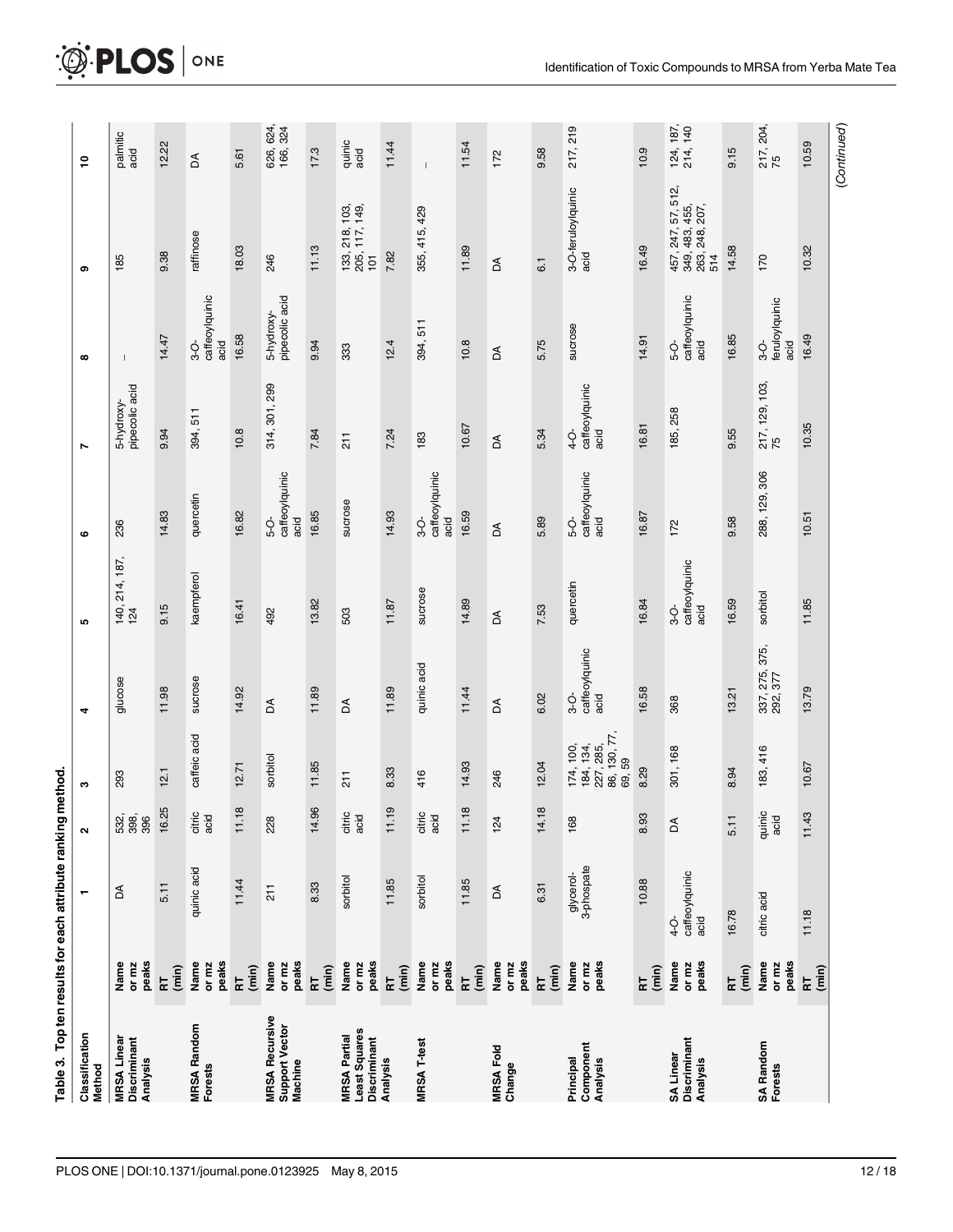| 416, 268<br>11.54<br>10.67<br>9.55<br>183<br>Z<br>$\overline{1}$<br>375, 292<br>345, 204<br>13.79<br>14.9<br>246<br>9.71<br>292<br>ဖ<br>citric acid<br>183, 416<br>258, 185<br>11.19<br>10.67<br>9.55<br>Z<br>ယ<br>citric acid<br>394, 511<br>11.54<br>11.19<br>10.8<br>Z<br>$\begin{array}{c} \hline \end{array}$<br>d<br>223, 205,<br>175, 263,<br>265, 191<br>183, 416<br>10.67<br>5.77<br>9.71<br>292<br>Á<br>c<br>394<br>sorbitol<br>quinic<br>acid<br>11.85<br>11.44<br>œ<br>Z<br>$\frac{1}{51}$<br>ö.<br>2<br>quinic acid<br>citric acid<br>335, 265<br>11.19<br>11.44<br>9.24<br>Z<br>peaks<br>peaks<br>Name<br>or mz<br>peaks<br>peaks<br>Name<br>Name<br>Name<br>or mz<br>or mz<br>or mz<br>(min)<br>(min)<br>(min)<br>RT.<br>눈<br>$\overline{R}$<br>SA Fold Change<br><b>SA Partial Least</b><br>Support Vector<br><b>SA Recursive</b><br>Classification<br>Discriminant<br>SA <sub>T-test</sub><br>Squares<br>Analysis<br>Machine<br>Method |  |  |  |  |          |                                         |                  |
|---------------------------------------------------------------------------------------------------------------------------------------------------------------------------------------------------------------------------------------------------------------------------------------------------------------------------------------------------------------------------------------------------------------------------------------------------------------------------------------------------------------------------------------------------------------------------------------------------------------------------------------------------------------------------------------------------------------------------------------------------------------------------------------------------------------------------------------------------------------------------------------------------------------------------------------------------------|--|--|--|--|----------|-----------------------------------------|------------------|
|                                                                                                                                                                                                                                                                                                                                                                                                                                                                                                                                                                                                                                                                                                                                                                                                                                                                                                                                                         |  |  |  |  | ထ        | თ                                       | Ş                |
|                                                                                                                                                                                                                                                                                                                                                                                                                                                                                                                                                                                                                                                                                                                                                                                                                                                                                                                                                         |  |  |  |  | 258      | 360                                     | 257              |
|                                                                                                                                                                                                                                                                                                                                                                                                                                                                                                                                                                                                                                                                                                                                                                                                                                                                                                                                                         |  |  |  |  | 9.55     | 10.57                                   | 10.18            |
|                                                                                                                                                                                                                                                                                                                                                                                                                                                                                                                                                                                                                                                                                                                                                                                                                                                                                                                                                         |  |  |  |  | 258, 185 | 437, 363, 361,<br>271, 217, 103,<br>129 | 329              |
|                                                                                                                                                                                                                                                                                                                                                                                                                                                                                                                                                                                                                                                                                                                                                                                                                                                                                                                                                         |  |  |  |  | 9.32     | 9.65                                    | 12.4             |
|                                                                                                                                                                                                                                                                                                                                                                                                                                                                                                                                                                                                                                                                                                                                                                                                                                                                                                                                                         |  |  |  |  | sorbitol | 375, 292, 377,<br>275, 337              | 306, 288,<br>129 |
|                                                                                                                                                                                                                                                                                                                                                                                                                                                                                                                                                                                                                                                                                                                                                                                                                                                                                                                                                         |  |  |  |  | 11.85    | 13.79                                   | 10.51            |
|                                                                                                                                                                                                                                                                                                                                                                                                                                                                                                                                                                                                                                                                                                                                                                                                                                                                                                                                                         |  |  |  |  | Z        | Z                                       | Z                |
| 5.34<br>12.04<br>6.31<br>5.89<br>7.53<br>6.02<br>5.15<br>$(\min)$<br>F                                                                                                                                                                                                                                                                                                                                                                                                                                                                                                                                                                                                                                                                                                                                                                                                                                                                                  |  |  |  |  | 6.44     | $\overline{6}$                          | 8.94             |

change with data from MRSA or SA. Since principal component analysis is unsupervised, MRSA or SA labels have no influence and so there is only one PCA results list. Results change with data from MRSA or SA. Since principal component analysis is unsupervised, MRSA or SA labels have no influence and so there is only one PCA results list. Results are summarized as unique retention times (RT) with major (greater than max intensity peak/10 in the single sample that had the greatest intensity, highest ranked m/z peak) m/z are summarized as unique retention times (RT) with major (greater than max intensity peak/10 in the single sample that had the greatest intensity, highest ranked m/z peak) m/z peaks (mz) or chemical name if it is known. Known antimicrobial compounds are marked by colored boxes. Lists for SAM, EBAM, and t-test were identical for the top ten peaks (mz) or chemical name if it is known. Known antimicrobial compounds are marked by colored boxes. Lists for SAM, EBAM, and t-test were identical for the top ten components, so only the t-test list is reported. components, so only the t-test list is reported.

DA derivitization artifact DA derivitization artifact

- no peaks above cut-off - no peaks above cut-off

doi:10.1371/journal.pone.0123925.t003 doi:10.1371/journal.pone.0123925.t003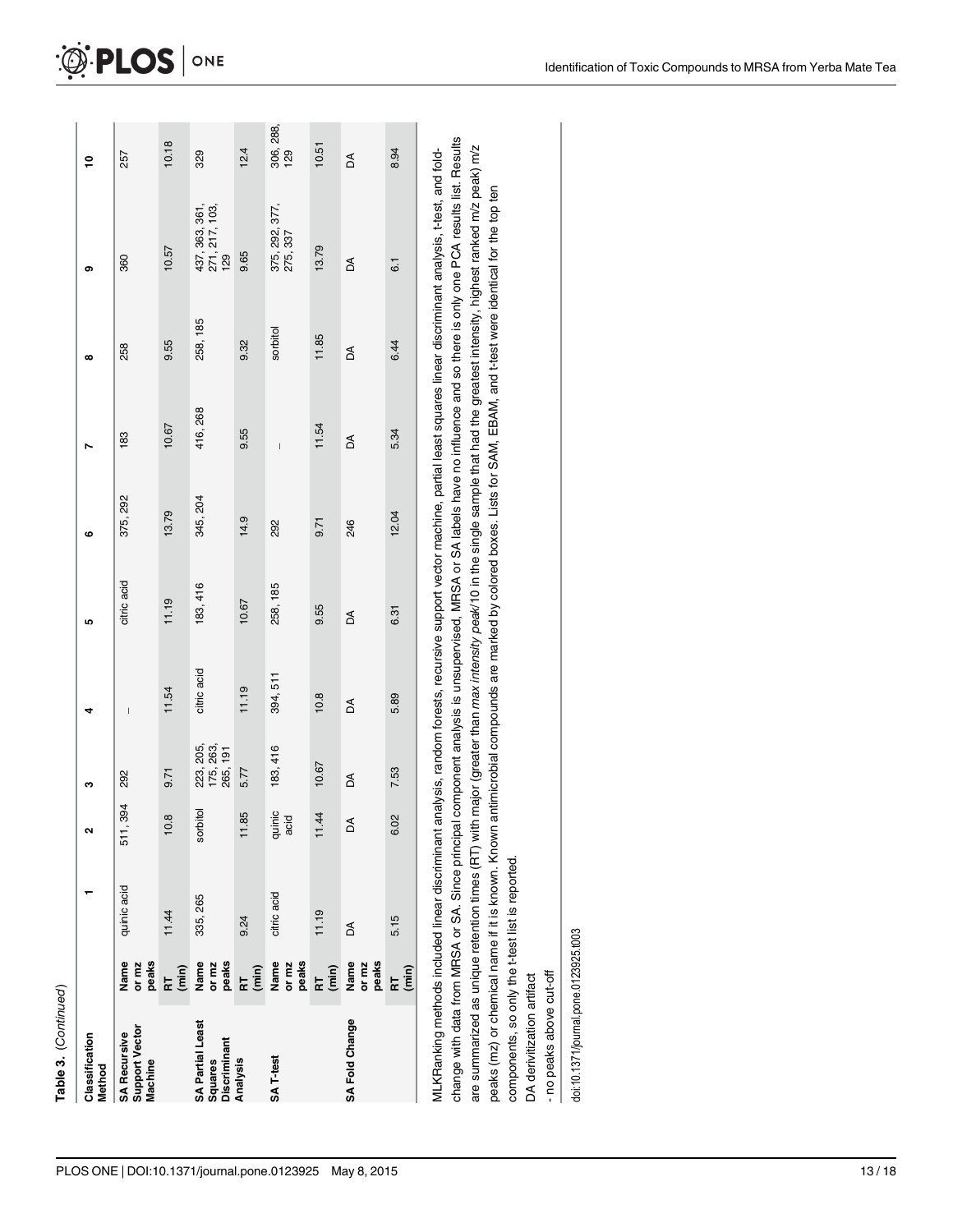<span id="page-15-0"></span>

|           | Table 4. Classification accuracy of a single major mz peak for each of the 3 identified compounds of |
|-----------|------------------------------------------------------------------------------------------------------|
| interest. |                                                                                                      |

|                                 | Area under receiver operating characteristics curve |      |
|---------------------------------|-----------------------------------------------------|------|
|                                 | <b>MRSA</b>                                         | SΑ   |
| quinic acid mz 537              | 0.83                                                | 0.86 |
| quercetin mz 471                | 0.78                                                | 0.78 |
| 5-hydroxy-pipecolic acid mz 244 | 0.72                                                | 0.68 |

Quinic acid, quercetin, and 5-hydroxy-pipecolic acid classification accuracies are reported as the area under the curve (AUC) of a receiver operating curve (ROC) for the logistic regression of each single m/z peak MRSA or SA. Accuracy ranges from 0 (no samples accurately classified) to 1 (all samples accurately classified).

doi:10.1371/journal.pone.0123925.t004

respectively. However, we observed no significant growth inhibition for kaempferol or quercetin against MRSA at these concentrations ( $Fig 3$ ). This lack of inhibition might result from the incomplete solubilization in 1% DMSO and, thus, loss of chemicals during filtration.

A major challenge of analyzing GC-MS data is dealing with the large number of attributes relative to the small number of samples. Data with more attributes than samples are easily overfit by nonlinear methods, so linear analysis methods are preferred. Since the purpose of the automated analysis was to rank attributes by their contribution to antimicrobial activity, we required a method capable of classifying and ranking samples. After a pre-processing step of feature detection and correction using XCMS software, we found that LDA was a method that fit both of these requirements, which has already been implemented in studies of mass spectral analysis [[25](#page-19-0),[26](#page-19-0)]. MetaboAnalyst software also hosts a set of easily implemented techniques for

| <b>Unique Retention Time Counts from</b> | <b>MRSA Top 10</b> | SA Top 10      | <b>All Retention Times</b> |
|------------------------------------------|--------------------|----------------|----------------------------|
| Carboxylic Acid Deriv                    | $\overline{4}$     | 6              | 228                        |
| Alkene                                   | $\mathbf 0$        | $\mathbf 0$    | 3                          |
| Prim Aliph Amine                         | $\mathbf 0$        | $\Omega$       | 3                          |
| Alcohol                                  | $\overline{4}$     | 5              | 18                         |
| Alpha Aminoacid                          | $\mathbf 0$        | $\Omega$       | 106                        |
| Carbonyl                                 | $\mathbf 0$        | $\mathbf 0$    |                            |
| <b>Prim Amine</b>                        | 0                  | 0              | $\overline{4}$             |
| Aromatic                                 | 5                  | 3              | 119                        |
| <b>Prim Alcohol</b>                      | 1                  | 2              | 9                          |
| Phenol                                   | $\overline{2}$     | $\Omega$       | 3                          |
| 1 2 Diol                                 | 3                  | $\overline{2}$ | 9                          |
| Sec Alcohol                              | 2                  | 3              | 9                          |
| Phosphoric Acid Deriv                    | $\mathbf 0$        | $\Omega$       | 1                          |
| Carboxylic Acid                          | $\overline{7}$     | $\overline{7}$ | 292                        |
| Hydroxy                                  | $\overline{2}$     | 0              | 10                         |
| Acetal                                   | 1                  | $\Omega$       | 3                          |
| Amine                                    | 0                  | 0              | 3                          |

#### [Table 5.](#page-10-0) Predicted Functional Groups from Golm.

Summary of predicted functional groups from only the top 10 unique retention times and from all 315 unique retention times of the random forests ranked list.

doi:10.1371/journal.pone.0123925.t005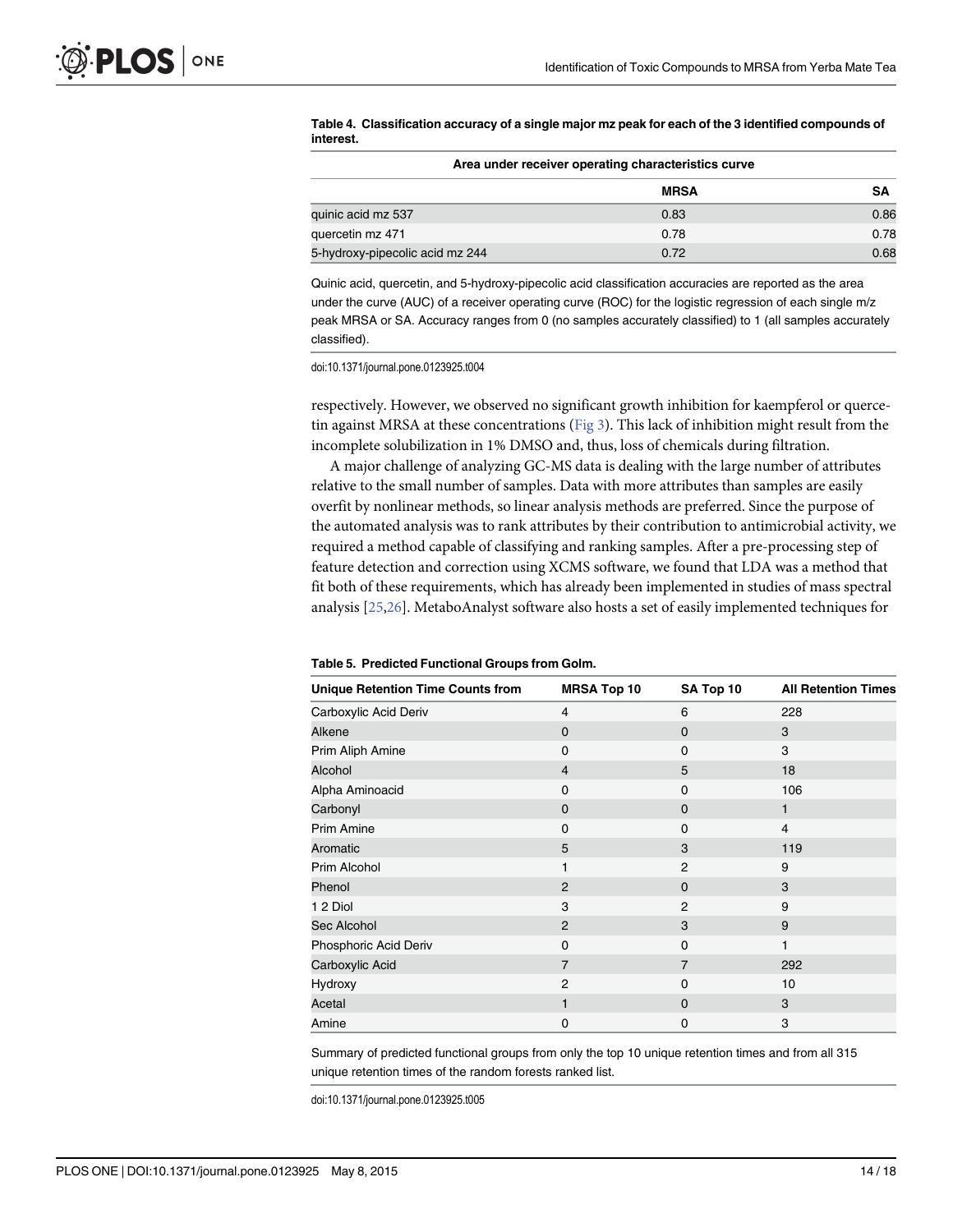<span id="page-16-0"></span>the comparative analysis of mass spectral data that resulted in useful comparisons with LDA. This work suggested that LDA did not do well at prioritizing antimicrobial compounds with our data since none of the known antimicrobial compounds were ranked in the top-10 list [\(Table 3\)](#page-13-0). The limitations of LDA with highly collinear data could have contributed to its poor rankings, as suggested previously [[27](#page-19-0)]. Random forests classification implemented with MetaboAnalyst did, however, prioritize antimicrobial compounds well, ranking 4 of the known antimicrobials in the top-10 list. The superiority of random forests over SVM and LDA in a GC-MS classification application was previously observed [\[28](#page-19-0)]. Despite this apparent success of MetaboAnalyst's random forests implementation, it also identified sugars in the top-10 list. This occurred in other lists too, as well as did derivization artifacts, or peaks that were present in the derivitization blank.

The highly-ranked matches to sugar compounds that we observed with multiple methods likely resulted from a coincidental correlation of sugar concentration with the yerba mate fractions observed to have antimicrobial activity. There are background sugar peaks at many unique retention times that could be glycosides attached to the active components we have identified, but the data generated did not give enough information to categorize them as glycosides or background sugar peaks. It is interesting to note that the presence of sugar has been ob-served to promote the activity of antimicrobial compounds [[29](#page-19-0)].

Of the potential anti-MRSA compounds identified by our analysis that we were unable to experimentally test, 5-hydroxy-pipecolic acid and 3-O-feruloylquinic acid have strong potential for antimicrobial activity as hydroxylated phenolic compounds, even though we did not find any literature in which these compounds have been tested against MRSA. Quinic acid is a common plant metabolite in the shikimic acid pathway that has been reported to have antimicrobial activity against SA at 16 μg/ml, but it was not observed to have activity against MRSA at concentrations up to 28 μg/ml [\[30\]](#page-19-0).

In the top-10 unique retention times predicted by random forests, there were an additional two aromatic, phenol, and hydroxyl groups predicted in the MRSA data over the SA data [\(Table 5\)](#page-15-0). This identification suggests that aromatic and hydroxylated groups may play a role in the MRSA antimicrobial activity of the active fraction, although further analysis would be required to test this hypothesis. Aromatic compounds have antimicrobial activity dependant on hydroxyl groups (reviewed in [[6\]](#page-18-0)), including derivatives of caffeic acid and caffeoylquinics, which have previously been observed to inhibit MRSA [\[18\]](#page-19-0).

# Conclusion

The increasing resistance of MRSA to existing antimicrobials demands the development of new antimicrobial options. Here we have assembled a pipeline that took advantage of the large amounts of data generated by GC-MS by implementing existing GC-MS tools for an automated analysis that resulted in a ranked list of compounds likely to contribute to the antimicrobial activity of aqueous yerba mate extract against MRSA. We tested the results of this analysis by assaying the antimicrobial activity of pure compounds at a pharmacologically-relevant concentration. 3,4-dihydroxybenzaldehyde was the only compound we assayed with activity at a concentration of 100 μg/ml or less. We also determined that 5-hydroxy-pipecolic acid, quercetin, quinic acid, and one unidentified compound could be possible contributors to yerba mate antimicrobial activity against MRSA using LDA and a random forests analysis. The unique combination of existing methods and tools used in this study generated prioritized lists of compounds likely to contribute to the antimicrobial activity of yerba mate extract, of which citric acid, caffeic acid, chlorogenic acid, kaempferol, quercetin were observed to inhibit MRSA in previous studies [\[18](#page-19-0)–[20,23,31](#page-19-0),[32](#page-19-0)]. 5-hydroxy pipecolic acid, 3-O-feruloylquinic acid, and the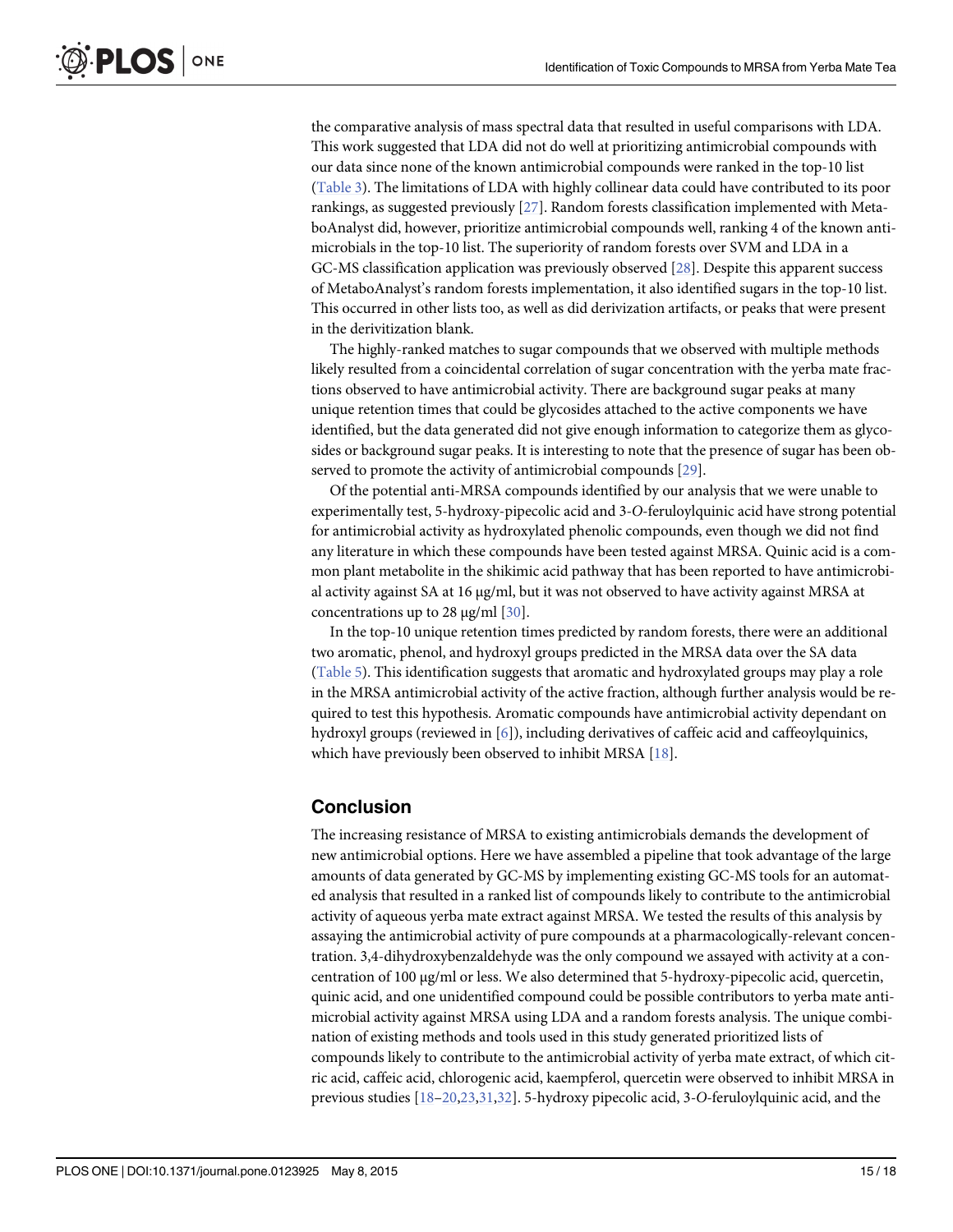<span id="page-17-0"></span>unknown compound ranked 13 from the random forests list would be useful for further characterization in order to understand which natural compounds in yerba mate might serve as useful antimicrobials against both MRSA and SA.

# Supporting Information

[S1 Fig.](http://www.plosone.org/article/fetchSingleRepresentation.action?uri=info:doi/10.1371/journal.pone.0123925.s001) Heatmaps showing feature detection and retention time correction of GC-MS data. A and B correspond to methicillin-resistant Staphylococcus aureus (MRSA) and C and D correspond to methicillin-sensitive S. aureus (SA). Blue and red dots are from samples obtained at different times that are in need of retention time correction. The A and C heatmaps display data points before retention time correction and the B and D heatmaps display data points after retention time correction. The complete overlap of blue over red would show perfect retention time correction.

(TIF)

[S1 Table](http://www.plosone.org/article/fetchSingleRepresentation.action?uri=info:doi/10.1371/journal.pone.0123925.s002). Final parameters implemented with XCMS for feature detection and retention time correction of mass spectral data. (DOCX)

[S2 Table](http://www.plosone.org/article/fetchSingleRepresentation.action?uri=info:doi/10.1371/journal.pone.0123925.s003). Ranking values of top 10 attributes for each ranking method. (DOC)

[S3 Table](http://www.plosone.org/article/fetchSingleRepresentation.action?uri=info:doi/10.1371/journal.pone.0123925.s004). Antimicrobial activity assays of aqueous yerba mate acetonitrile fractions. (DOCX)

[S4 Table](http://www.plosone.org/article/fetchSingleRepresentation.action?uri=info:doi/10.1371/journal.pone.0123925.s005). Antimicrobial activity assays of aqueous yerba mate methanol fractions. (DOCX)

[S5 Table](http://www.plosone.org/article/fetchSingleRepresentation.action?uri=info:doi/10.1371/journal.pone.0123925.s006). Summary of compounds identified as potential antibacterials from GC-MS data and MIC concentrations against methicillin-sensitive Staphylococcus aureus (SA) and methicillin-resistant S. aureus (MRSA) from literature. No information was found for inhibitory activity of 5-O-caffeoylquinic, 4-O-caffeoylquinic, 3,4-dihydroxybenzaldehyde, or 5-hydroxy-pipecolic acid against SA or MRSA in the literature. (DOCX)

[S6 Table](http://www.plosone.org/article/fetchSingleRepresentation.action?uri=info:doi/10.1371/journal.pone.0123925.s007). Accuracies of classification methods shown in confusion matrices. The upper left corresponds to true negatives and the lower right corresponds to true positives. (DOCX)

[S7 Table](http://www.plosone.org/article/fetchSingleRepresentation.action?uri=info:doi/10.1371/journal.pone.0123925.s008). Predicted functional groups listed for the top 10 compounds with retention time (RT), retention index (RI) and name if known. The name of the predicted functional group and its cross validation error rate (based on a GMD decision tree classifier for each functional group) is listed for each unique retention time. (DOCX)

# Acknowledgments

We would like to thank Nancy Engle (NLE) at ORNL for her assistance with and advice for running GC-MS. We thank Steven Ripp for sharing bacteria strains. This research was supported by the NSF-IGERT program SCALE-IT, the Ivan Racheff Chair of Excellence endowment, and the Tennessee Agricultural Experiment Station. TJT and NLE were supported by the Genomic Science Program (project 'Plant-Microbe Interactions'), U.S. Department of Energy,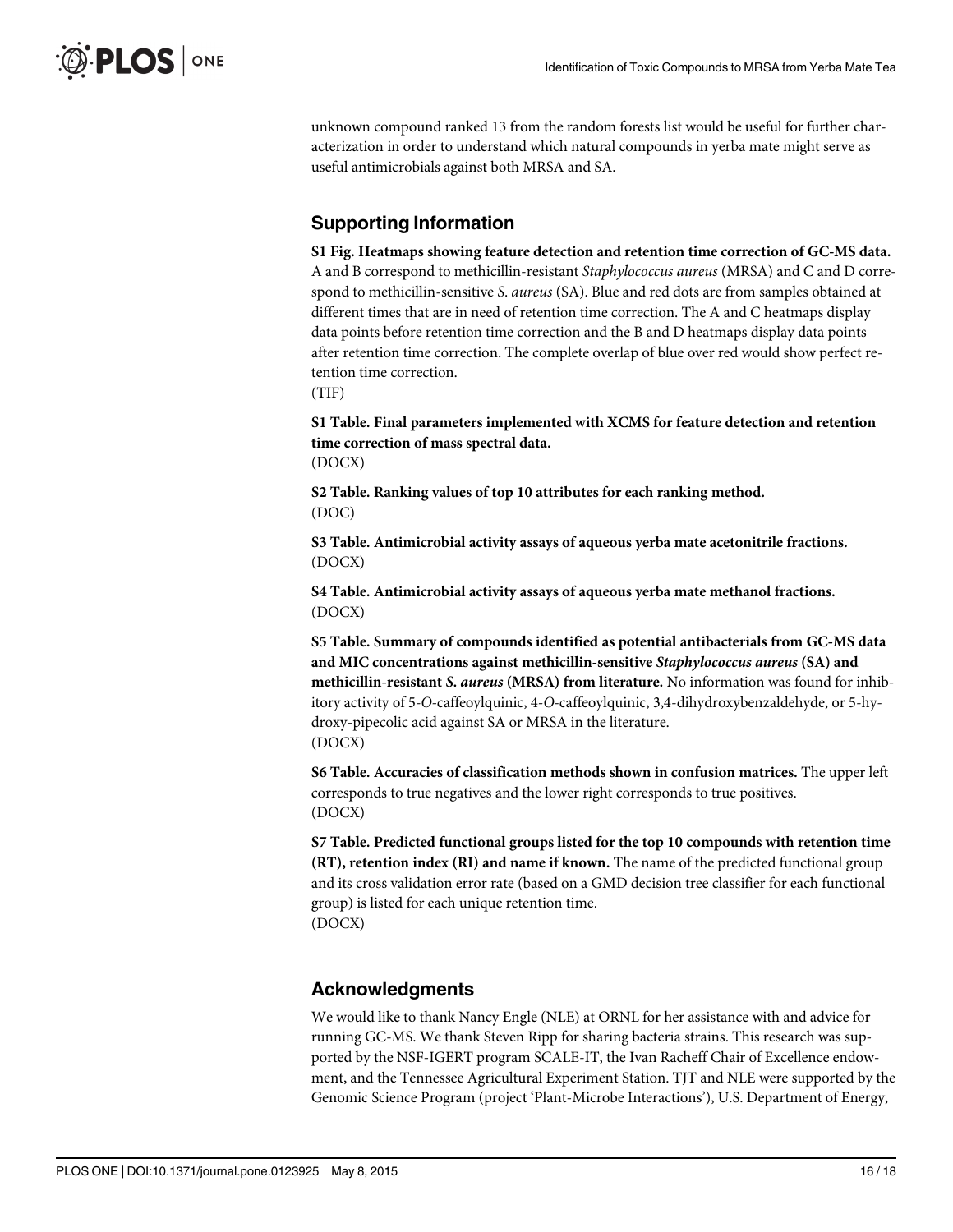<span id="page-18-0"></span>Office of Science, Biological and Environmental Research under the contract DE-AC05- 00OR22725.

## Author Contributions

Conceived and designed the experiments: CSR KPB HLW BG DKG TJT CNS. Performed the experiments: CSR KPB HLW BG DKG. Analyzed the data: CSR KPB HLW BG DKG. Contributed reagents/materials/analysis tools: TJT CNS. Wrote the paper: CSR KPB HLW BG DKG TJT CNS.

## References

- [1.](#page-3-0) World Health Organization. Antimicrobial Resistance: Global Report on Surveillance [Internet]. Geneva; 2014. Available: [http://apps.who.int/iris/bitstream/10665/112642/1/9789241564748\\_eng.pdf](http://apps.who.int/iris/bitstream/10665/112642/1/9789241564748_eng.pdf).
- [2.](#page-3-0) Burris KP, Davidson PM, Stewart CN, Harte FM. Antimicrobial activity of yerba mate (Ilex paraguariensis) aqueous extracts against Escherichia coli O157:H7 and Staphylococcus aureus. J Food Sci. 2011; 76(6):M456–62. Available: [http://www.ncbi.nlm.nih.gov/pubmed/22417517.](http://www.ncbi.nlm.nih.gov/pubmed/22417517) doi: [10.1111/j.1750-3841.](http://dx.doi.org/10.1111/j.1750-3841.2011.02255.x) [2011.02255.x](http://dx.doi.org/10.1111/j.1750-3841.2011.02255.x) PMID: [22417517](http://www.ncbi.nlm.nih.gov/pubmed/22417517)
- [3.](#page-3-0) Burris KP, Davidson PM, Stewart CN, Zivanovic S, Harte FM. Aqueous extracts of yerba mate (Ilex paraguariensis) as a natural antimicrobial against Escherichia coli O157:H7 in a microbiological medium and pH 6.0 apple juice. J Food Prot. 2012; 75(4):753–7. Available: [http://www.ncbi.nlm.nih.gov/](http://www.ncbi.nlm.nih.gov/pubmed/22488066) [pubmed/22488066.](http://www.ncbi.nlm.nih.gov/pubmed/22488066) doi: [10.4315/0362-028X.JFP-11-214](http://dx.doi.org/10.4315/0362-028X.JFP-11-214) PMID: [22488066](http://www.ncbi.nlm.nih.gov/pubmed/22488066)
- [4.](#page-3-0) Burris KP, Higginbotham KL, Stewart CN. Aqueous extracts of yerba mate as bactericidal agents against methicillin-resistant Staphylococcus aureus in a microbiological medium and ground beef mixtures. Food Control. Elsevier Ltd; 2015; 50:748–53. Available: [http://linkinghub.elsevier.com/retrieve/](http://linkinghub.elsevier.com/retrieve/pii/S0956713514006033) [pii/S0956713514006033.](http://linkinghub.elsevier.com/retrieve/pii/S0956713514006033)
- [5.](#page-3-0) Heck CI, de Mejia EG. Yerba mate tea (Ilex paraguariensis): a comprehensive review on chemistry, health implications, and technological considerations. J Food Sci. 2007; 72(9):R138-51. Available: <http://www.ncbi.nlm.nih.gov/pubmed/18034743>. PMID: [18034743](http://www.ncbi.nlm.nih.gov/pubmed/18034743)
- [6.](#page-3-0) Saleem M, Nazir M, Ali MS, Hussain H, Lee YS, Riaz N, et al. Antimicrobial natural products: an update on future antibiotic drug candidates. Nat Prod Rep. 2010; 27(2):238–54. Available: [http://www.ncbi.](http://www.ncbi.nlm.nih.gov/pubmed/20111803) [nlm.nih.gov/pubmed/20111803](http://www.ncbi.nlm.nih.gov/pubmed/20111803). doi: [10.1039/b916096e](http://dx.doi.org/10.1039/b916096e) PMID: [20111803](http://www.ncbi.nlm.nih.gov/pubmed/20111803)
- [7.](#page-3-0) Cowan MM. Plant products as antimicrobial agents. Clin Microbiol Rev. 1999; 12(4):564–82. Available: [http://www.pubmedcentral.nih.gov/articlerender.fcgi?artid=88925&tool = pmcentrez&rendertype =](http://www.pubmedcentral.nih.gov/articlerender.fcgi?artid=88925&tool�=�pmcentrez&rendertype�=�abstract) [abstract](http://www.pubmedcentral.nih.gov/articlerender.fcgi?artid=88925&tool�=�pmcentrez&rendertype�=�abstract). PMID: [10515903](http://www.ncbi.nlm.nih.gov/pubmed/10515903)
- [8.](#page-3-0) Martin JGP, Porto E, Alencar SM De, Glória EM, Corrêa CB, Cabral ISR. Antimicrobial activity of yerba mate (Ilex paraguariensis St. Hil.) against food pathogens. Rev Argent Microbiol. 2013; 45(2):93–8. PMID: [23876271](http://www.ncbi.nlm.nih.gov/pubmed/23876271)
- [9.](#page-5-0) Smith CA, Want EJ, O'Maille G, Abagyan R, Siuzdak G. XCMS: processing mass spectrometry data for metabolite profiling using nonlinear peak alignment, matching, and identification. Anal Chem. 2006; 78 (3):779–87. Available: <http://www.ncbi.nlm.nih.gov/pubmed/16448051>. PMID: [16448051](http://www.ncbi.nlm.nih.gov/pubmed/16448051)
- [10.](#page-5-0) Tautenhahn R, Patti G. XCMS Online: a web-based platform to process untargeted metabolomic data. Anal Chem. 2012; 84(11):5035–9. Available from: <http://pubs.acs.org/doi/abs/10.1021/ac300698c>. doi: [10.1021/ac300698c](http://dx.doi.org/10.1021/ac300698c) PMID: [22533540](http://www.ncbi.nlm.nih.gov/pubmed/22533540)
- [11.](#page-5-0) Gowda H, Ivanisevic J, Johnson CH, Kurczy ME, Benton HP, Rinehart D, et al. Interactive XCMS Online: simplifying advanced metabolomic data processing and subsequent statistical analyses. Anal Chem. 2014; 86(14):6931–9. Available: <http://www.ncbi.nlm.nih.gov/pubmed/24934772>. doi: [10.1021/](http://dx.doi.org/10.1021/ac500734c) [ac500734c](http://dx.doi.org/10.1021/ac500734c) PMID: [24934772](http://www.ncbi.nlm.nih.gov/pubmed/24934772)
- [12.](#page-6-0) Xia J, Mandal R, Sinelnikov I V, Broadhurst D, Wishart DS. MetaboAnalyst 2.0—a comprehensive server for metabolomic data analysis. Nucleic Acids Res. 2012; 40(Web Server issue):W127–33. Available: [http://www.pubmedcentral.nih.gov/articlerender.fcgi?artid=3394314&tool = pmcentrez&rendertype =](http://www.pubmedcentral.nih.gov/articlerender.fcgi?artid=3394314&tool�=�pmcentrez&rendertype�=�abstract) [abstract](http://www.pubmedcentral.nih.gov/articlerender.fcgi?artid=3394314&tool�=�pmcentrez&rendertype�=�abstract). doi: [10.1093/nar/gks374](http://dx.doi.org/10.1093/nar/gks374) PMID: [22553367](http://www.ncbi.nlm.nih.gov/pubmed/22553367)
- [13.](#page-6-0) Webber W, Moffat A, Zobel J. A similarity measure for indefinite rankings. ACM Trans Inf Syst. 2010; 28 (4):1–38. Available: <http://portal.acm.org/citation.cfm?doid=1852102.1852106>.
- [14.](#page-6-0) Agrawal R. rbo.py. 2013. Python function. Accessed May 2014 Available: [https://github.com/ragrawal/](https://github.com/ragrawal/measures/blob/master/measures/rankedlist/RBO.py) [measures/blob/master/measures/rankedlist/RBO.py.](https://github.com/ragrawal/measures/blob/master/measures/rankedlist/RBO.py)
- [15.](#page-6-0) Hummel J, Strehmel N, Selbig J, Walther D, Kopka J. Decision tree supported substructure prediction of metabolites from GC-MS profiles. Metabolomics. 2010; 6(2):322–33. Available: [http://www.](http://www.pubmedcentral.nih.gov/articlerender.fcgi?artid=2874469&tool�=�pmcentrez&rendertype�=�abstract)